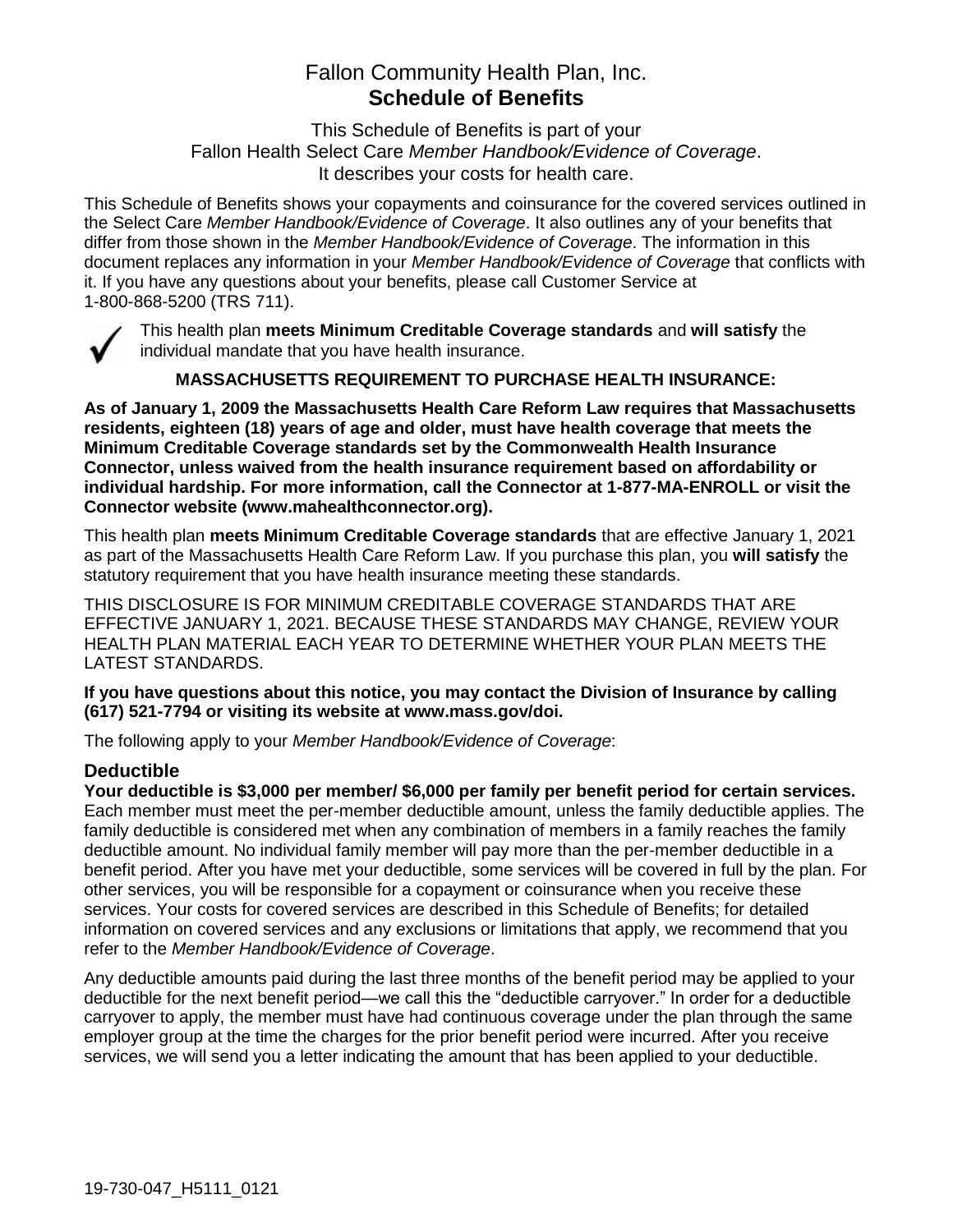#### **Out-of-pocket maximum**

There is a limit to your out-of-pocket costs each benefit period. This is called your out-of-pocket maximum. The out-of-pocket maximum includes your deductible, coinsurance and copayments you pay. It does not include your plan premium. **Your out-of-pocket maximum is \$8,550 per member or \$17,100 per family**. Each member must meet the per-member out-of-pocket maximum, unless the family out-of-pocket maximum applies. The family out-of-pocket maximum is considered met when any combination of members in a family reaches the family out-of-pocket maximum. Please note that once any one member in a family accumulates **\$8,550** in out-of-pocket costs, that family member's out-ofpocket maximum is considered met, and that family member will have no additional out-of-pocket costs for the remainder of the benefit period.

#### **Domestic partner coverage**

You may include a domestic partner and his/her dependents under your family coverage. A domestic partner is defined as a partner of the same or opposite sex whom you have registered with your employer for eligibility for benefits, and have included under your family coverage for health insurance.

#### **It Fits! ™ benefit**

Your contract includes coverage for services provided under the It Fits! ™ program to a maximum of \$150.

#### **SmartShopper program**

Your contract includes coverage for services provided under the SmartShopper program. Please go to the Fallon Health website at www.fallonhealth.org and visit the member portal for details.

#### **Covered services**

The following chart shows your costs for covered services. These costs apply to the services in the **Description of benefits** section of your *Member Handbook/Evidence of Coverage*. In summary, your responsibilities are as follows: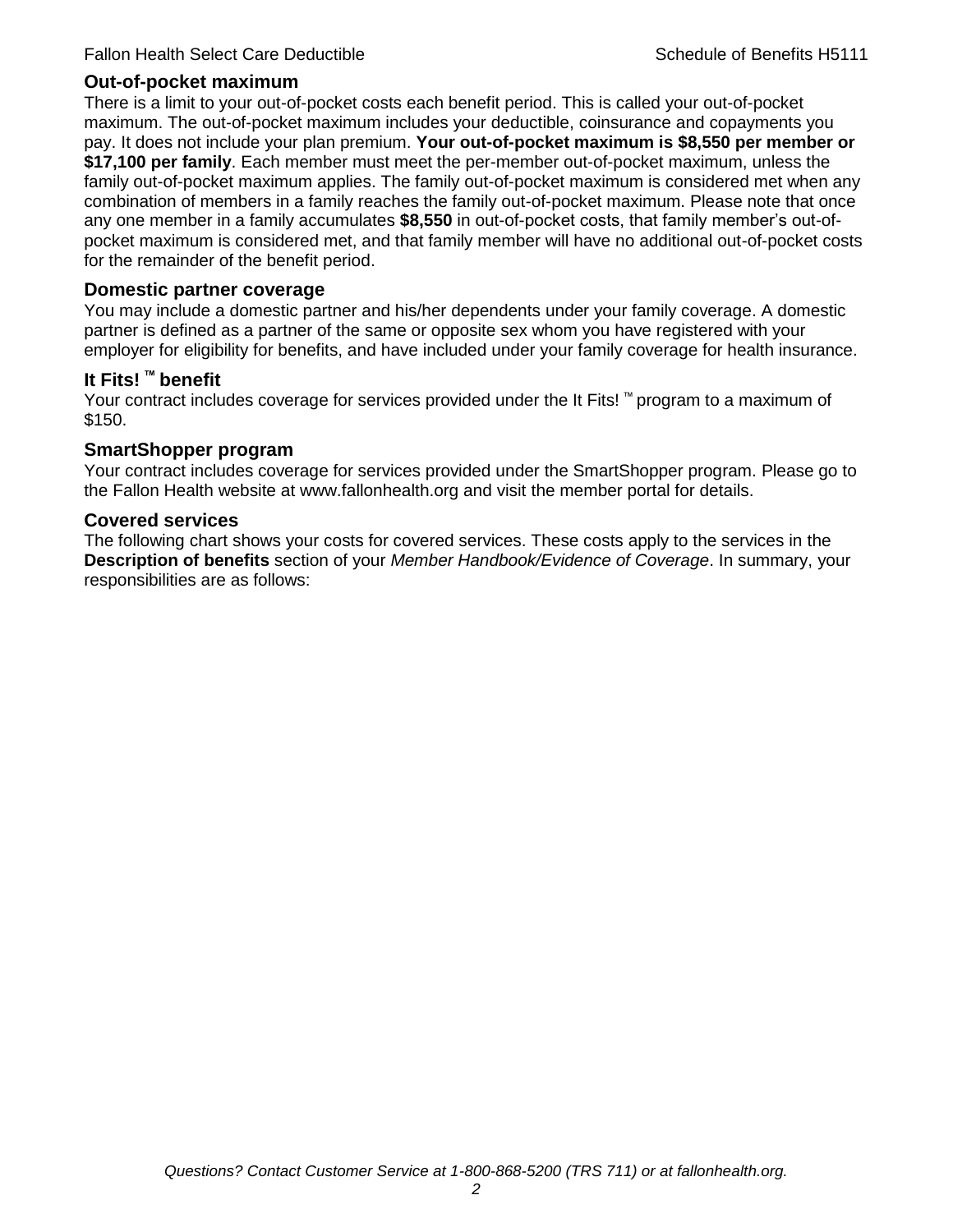|    | <b>Covered services</b>                                                                                                                                                                                                                                                                                                                      | <b>Benefits</b>                                                  |
|----|----------------------------------------------------------------------------------------------------------------------------------------------------------------------------------------------------------------------------------------------------------------------------------------------------------------------------------------------|------------------------------------------------------------------|
|    | <b>Ambulance services</b>                                                                                                                                                                                                                                                                                                                    |                                                                  |
|    | 1. Ambulance transportation for an emergency                                                                                                                                                                                                                                                                                                 | Covered in full after you meet<br>your deductible                |
|    | 2. Ambulance transportation for non-emergency situations, when<br>medically necessary                                                                                                                                                                                                                                                        | Covered in full after you meet<br>your deductible                |
|    | <b>Autism services</b>                                                                                                                                                                                                                                                                                                                       |                                                                  |
|    | Prior authorization required                                                                                                                                                                                                                                                                                                                 |                                                                  |
|    | 1. Habilitative and rehabilitative care                                                                                                                                                                                                                                                                                                      | \$60 copayment per visit after<br>you meet your deductible       |
|    | 2. Applied behavior analysis when supervised by a board certified<br>behavioral analyst                                                                                                                                                                                                                                                      | Covered in full                                                  |
| 3. | Therapeutic care, services including speech, physical and<br>occupational therapy                                                                                                                                                                                                                                                            | \$60 copayment per visit after<br>you meet your deductible       |
|    | Durable medical equipment and prosthetic/orthotic devices                                                                                                                                                                                                                                                                                    |                                                                  |
|    | Referral and prior authorization required for most services                                                                                                                                                                                                                                                                                  |                                                                  |
|    | 1. The purchase or rental of durable medical equipment and<br>prosthetic/orthotic devices (including the fitting, preparing, repairing<br>and modifying of the appliance)                                                                                                                                                                    | 30% coinsurance after you<br>meet your deductible                |
|    | 2. Scalp hair prosthesis (wigs) for individuals who have suffered hair<br>loss as a result of the treatment of any form of cancer or leukemia.<br>Coverage is provided for one scalp hair prosthetic (wig) per member<br>per benefit period when the prosthesis is determined to be<br>medically necessary by a plan physician and the plan. | 30% coinsurance after you<br>meet your deductible                |
|    | 3. Breast prosthesis that is medically necessary after a covered<br>reconstructive surgery following a mastectomy                                                                                                                                                                                                                            | 30% coinsurance after you<br>meet your deductible                |
|    | 4. Prosthetic limbs which replace, in whole or in part, an arm or leg                                                                                                                                                                                                                                                                        | 20% coinsurance after you<br>meet your deductible                |
| 5. | Insulin pump and insulin pump supplies                                                                                                                                                                                                                                                                                                       | Covered in full                                                  |
| 6. | <b>Breast pumps</b>                                                                                                                                                                                                                                                                                                                          | Covered in full                                                  |
|    | 7. Up to \$2,000 per ear for hearing aid device only, every 36 months<br>(must be 21 years of age or younger)<br>Related services and supplies for hearing aids (not subject to<br>the \$2,000 limit)                                                                                                                                        | 30% coinsurance after you<br>meet your deductible                |
|    | 8. Medical and surgical supplies                                                                                                                                                                                                                                                                                                             | Covered in full after you meet<br>your deductible                |
|    | <b>Emergency and urgent care</b>                                                                                                                                                                                                                                                                                                             |                                                                  |
|    | 1. Emergency room visits                                                                                                                                                                                                                                                                                                                     | \$1,200 copayment per visit<br>after you meet your<br>deductible |
| 2. | Emergency room visits when you are admitted to an observation<br>room                                                                                                                                                                                                                                                                        | Covered in full after you meet<br>your deductible                |
| 3. | Urgent care visits in a doctor's office or at an urgent care facility                                                                                                                                                                                                                                                                        | \$60 copayment per visit after<br>you meet your deductible       |
|    |                                                                                                                                                                                                                                                                                                                                              |                                                                  |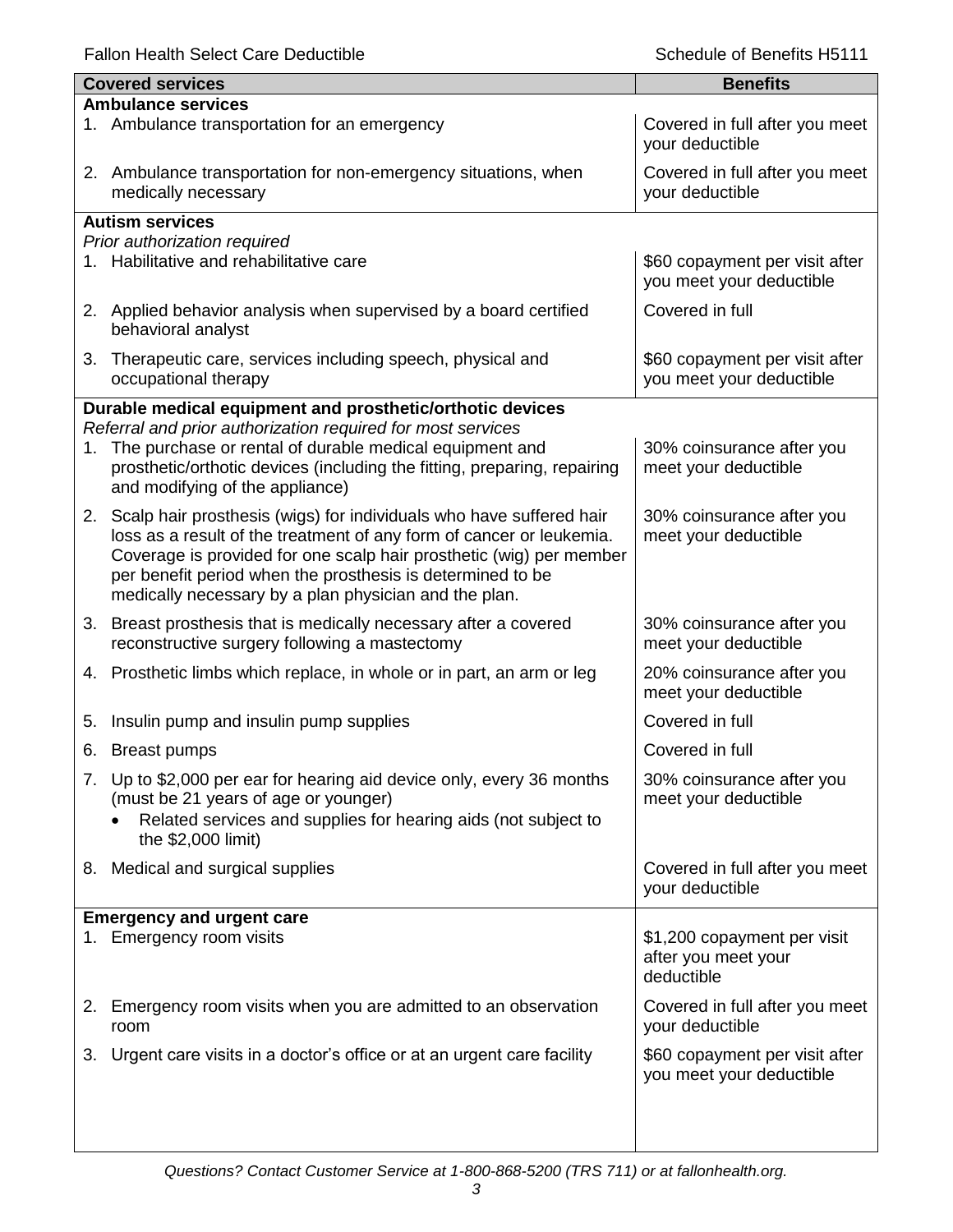| <b>Covered services</b>                                                                                                                                                                                                                                                                                                                                                                                                         | <b>Benefits</b>                                                                                                                     |  |
|---------------------------------------------------------------------------------------------------------------------------------------------------------------------------------------------------------------------------------------------------------------------------------------------------------------------------------------------------------------------------------------------------------------------------------|-------------------------------------------------------------------------------------------------------------------------------------|--|
| Emergency and urgent care, continued                                                                                                                                                                                                                                                                                                                                                                                            |                                                                                                                                     |  |
| Emergency prescription medication provided out of the Select Care<br>4.<br>service area as part of an approved emergency treatment                                                                                                                                                                                                                                                                                              | Tier 1: \$30 copayment<br>Tier 2: \$60 copayment<br>Tier 3: \$100 copayment<br>Tier 4: \$250 copayment<br>for up to a 14-day supply |  |
| 5. Telemedicine visits with physicians through Teladoc. Visits are<br>performed by phone, video, or mobile app.                                                                                                                                                                                                                                                                                                                 | \$5 copayment per visit after<br>you meet your deductible                                                                           |  |
| Enteral formulas and low protein foods<br>Referral and prior authorization required for enteral formulas<br>1. Enteral formulas, upon a physician's written order, for home use in<br>the treatment of malabsorption caused by Crohn's disease,<br>ulcerative colitis, gastroesophageal reflux, gastrointestinal motility,<br>chronic intestinal pseudo-obstruction, and inherited diseases of<br>amino acids and organic acids | Covered in full after you meet<br>your deductible                                                                                   |  |
| 2. Food products that have been modified to be low in protein for<br>individuals with inherited diseases of amino acids and organic<br>acids. You may be required to purchase these products over the<br>counter and submit claims to the plan for reimbursement.                                                                                                                                                               | Covered in full after you meet<br>your deductible                                                                                   |  |
| Home health care services                                                                                                                                                                                                                                                                                                                                                                                                       |                                                                                                                                     |  |
| Prior authorization required<br>Part-time or intermittent skilled nursing care and physical therapy<br>1.<br>provided in your home by a home health agency                                                                                                                                                                                                                                                                      | Covered in full after you meet<br>your deductible                                                                                   |  |
| 2. Additional services and supplies that are determined to be a<br>medically necessary component of skilled nursing care and physical<br>therapy                                                                                                                                                                                                                                                                                | Covered in full after you meet<br>your deductible                                                                                   |  |
| 3. Home dialysis services and non-durable medical supplies                                                                                                                                                                                                                                                                                                                                                                      | Covered in full after you meet<br>your deductible                                                                                   |  |
| <b>Hospice care services</b>                                                                                                                                                                                                                                                                                                                                                                                                    |                                                                                                                                     |  |
| Referral and prior authorization required                                                                                                                                                                                                                                                                                                                                                                                       | Covered in full after you meet<br>your deductible                                                                                   |  |
| <b>Hospital inpatient services</b>                                                                                                                                                                                                                                                                                                                                                                                              |                                                                                                                                     |  |
| Referral and prior authorization required<br>Inpatient hospital services including room and board in a<br>1.<br>semiprivate room and the services and supplies that would<br>ordinarily be furnished to you while you are an inpatient                                                                                                                                                                                          | \$1,200 copayment per<br>admission after you meet<br>your deductible                                                                |  |
| Infertility/assisted reproductive technology (art) services*                                                                                                                                                                                                                                                                                                                                                                    |                                                                                                                                     |  |
| Referral and prior authorization required (unless provided by a Reliant Medical Group specialist and you<br>have a Reliant Medical Group PCP)                                                                                                                                                                                                                                                                                   |                                                                                                                                     |  |
| 1. Office visits for the consultation, evaluation and diagnosis of fertility                                                                                                                                                                                                                                                                                                                                                    | \$60 copayment per visit with<br>a PCP and certain other<br>providers after you meet your<br>deductible                             |  |
|                                                                                                                                                                                                                                                                                                                                                                                                                                 | \$90 copayment per visit with<br>a specialist after you meet<br>your deductible                                                     |  |
|                                                                                                                                                                                                                                                                                                                                                                                                                                 |                                                                                                                                     |  |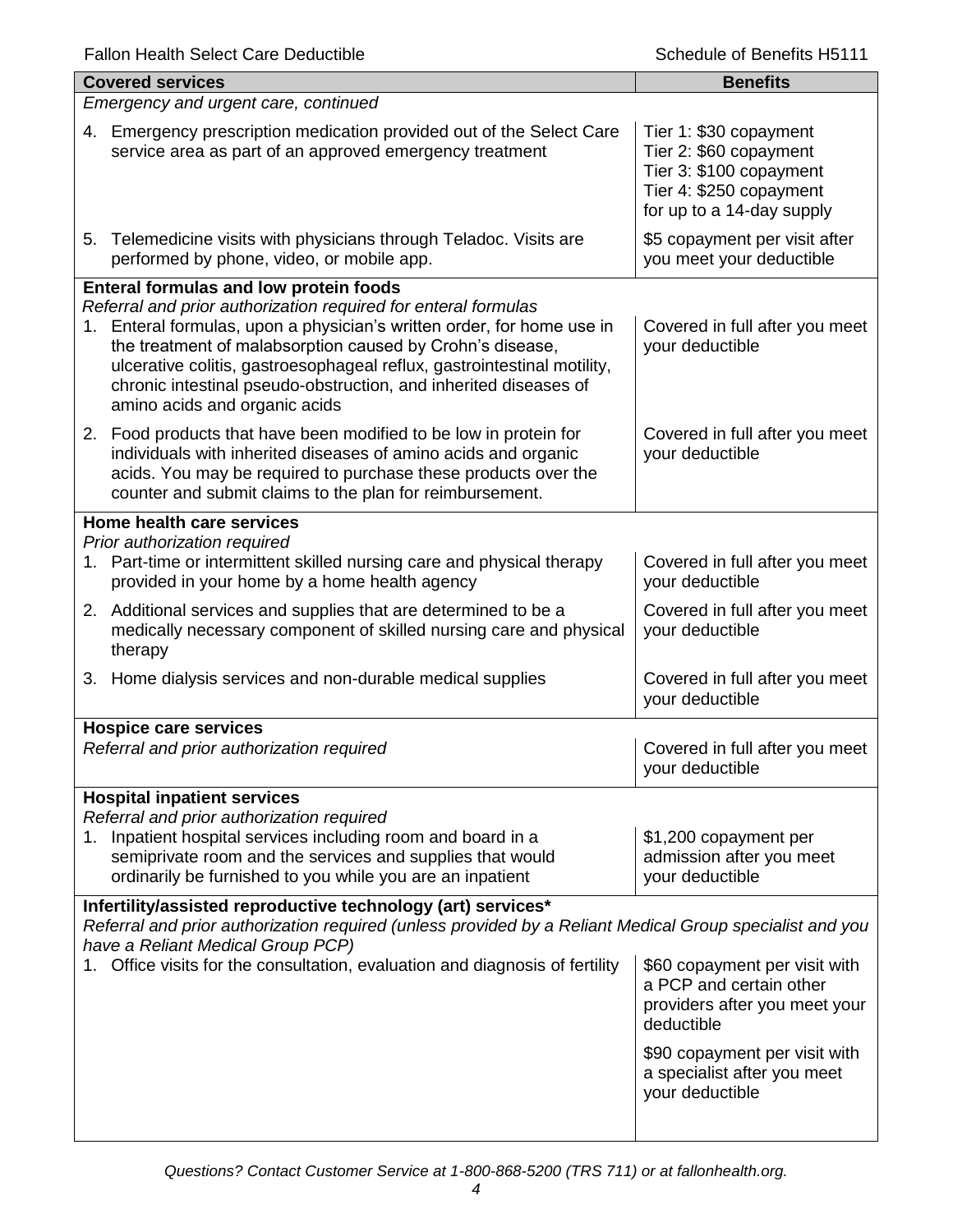|                                                                         | <b>Covered services</b>                                                                                                                                                                                                                                                                                                                                                                                                                                                                                                                                                                                                                                                                                                                                                                                                                                                                                                                                                                                                                                                                                                                        | <b>Benefits</b>                                                          |  |
|-------------------------------------------------------------------------|------------------------------------------------------------------------------------------------------------------------------------------------------------------------------------------------------------------------------------------------------------------------------------------------------------------------------------------------------------------------------------------------------------------------------------------------------------------------------------------------------------------------------------------------------------------------------------------------------------------------------------------------------------------------------------------------------------------------------------------------------------------------------------------------------------------------------------------------------------------------------------------------------------------------------------------------------------------------------------------------------------------------------------------------------------------------------------------------------------------------------------------------|--------------------------------------------------------------------------|--|
| Infertility/assisted reproductive technology (art) services*, continued |                                                                                                                                                                                                                                                                                                                                                                                                                                                                                                                                                                                                                                                                                                                                                                                                                                                                                                                                                                                                                                                                                                                                                |                                                                          |  |
|                                                                         | 2. Diagnostic laboratory services                                                                                                                                                                                                                                                                                                                                                                                                                                                                                                                                                                                                                                                                                                                                                                                                                                                                                                                                                                                                                                                                                                              | \$200 copayment after you<br>meet your deductible                        |  |
| 3.                                                                      | Diagnostic X-ray services                                                                                                                                                                                                                                                                                                                                                                                                                                                                                                                                                                                                                                                                                                                                                                                                                                                                                                                                                                                                                                                                                                                      | \$200 copayment after you<br>meet your deductible                        |  |
|                                                                         | 4. Artificial insemination, such as intrauterine insemination (IUI)                                                                                                                                                                                                                                                                                                                                                                                                                                                                                                                                                                                                                                                                                                                                                                                                                                                                                                                                                                                                                                                                            | Covered in full after you meet<br>your deductible                        |  |
|                                                                         | 5. Assisted reproductive technologies* except for those services listed<br>below                                                                                                                                                                                                                                                                                                                                                                                                                                                                                                                                                                                                                                                                                                                                                                                                                                                                                                                                                                                                                                                               | Covered in full after you meet<br>your deductible                        |  |
|                                                                         | 6. Assisted reproductive technologies for:<br>In vitro fertilization (IVF-ET)<br>Gamete intrafallopian transfer (GIFT)<br>Zygote intrafallopian transfer (ZIFT)                                                                                                                                                                                                                                                                                                                                                                                                                                                                                                                                                                                                                                                                                                                                                                                                                                                                                                                                                                                | \$250 copayment per<br>procedure after you meet<br>your deductible       |  |
|                                                                         | 7. Sperm, egg, and/or inseminated egg procurement, assisted<br>hatching, cryopreservation, processing and banking for plan<br>members in active infertility treatment to the extent that such costs<br>are not covered by the donor's insurer                                                                                                                                                                                                                                                                                                                                                                                                                                                                                                                                                                                                                                                                                                                                                                                                                                                                                                  | Covered in full after you meet<br>your deductible                        |  |
|                                                                         | * See the Description of benefits section of your Member Handbook/<br>Evidence of Coverage for a list of covered infertility/ART services.                                                                                                                                                                                                                                                                                                                                                                                                                                                                                                                                                                                                                                                                                                                                                                                                                                                                                                                                                                                                     |                                                                          |  |
|                                                                         | <b>Maternity services</b>                                                                                                                                                                                                                                                                                                                                                                                                                                                                                                                                                                                                                                                                                                                                                                                                                                                                                                                                                                                                                                                                                                                      |                                                                          |  |
| 1.                                                                      | Obstetrical services including prenatal, childbirth, postnatal and<br>postpartum care                                                                                                                                                                                                                                                                                                                                                                                                                                                                                                                                                                                                                                                                                                                                                                                                                                                                                                                                                                                                                                                          | Prenatal: \$60 copayment<br>(first visit only)                           |  |
|                                                                         |                                                                                                                                                                                                                                                                                                                                                                                                                                                                                                                                                                                                                                                                                                                                                                                                                                                                                                                                                                                                                                                                                                                                                | Postnatal: \$60 copayment<br>per visit after you meet your<br>deductible |  |
|                                                                         | 2. Inpatient maternity and newborn child care for a minimum of 48<br>hours of care following a vaginal delivery, or 96 hours of care<br>following a Caesarean section delivery, including charges for the<br>following services when provided during an inpatient maternity<br>admission: childbirth, nursery charges, circumcision, routine<br>examination, hearing screening and medically necessary treatments<br>of congenital defects, birth abnormalities or premature birth. The<br>covered length of stay may be reduced if the mother and the<br>attending physician agree upon an earlier discharge. If you or your<br>newborn are discharged earlier, you are covered for home visits,<br>parent education, assistance and training in breast or bottle feeding<br>and the performance of any necessary and appropriate clinical<br>tests; provided, however that the first home visit shall be conducted<br>by a registered nurse, physician or certified nurse midwife; and<br>provided further, that any subsequent home visit determined to be<br>clinically necessary shall be provided by a licensed health care<br>provider. | \$1,200 copayment per<br>admission after you meet<br>your deductible     |  |
|                                                                         | (Fallon Health members are eligible for childbirth classes (refresher class<br>or siblings class))                                                                                                                                                                                                                                                                                                                                                                                                                                                                                                                                                                                                                                                                                                                                                                                                                                                                                                                                                                                                                                             | Covered in full through<br>member reimbursement                          |  |
|                                                                         |                                                                                                                                                                                                                                                                                                                                                                                                                                                                                                                                                                                                                                                                                                                                                                                                                                                                                                                                                                                                                                                                                                                                                |                                                                          |  |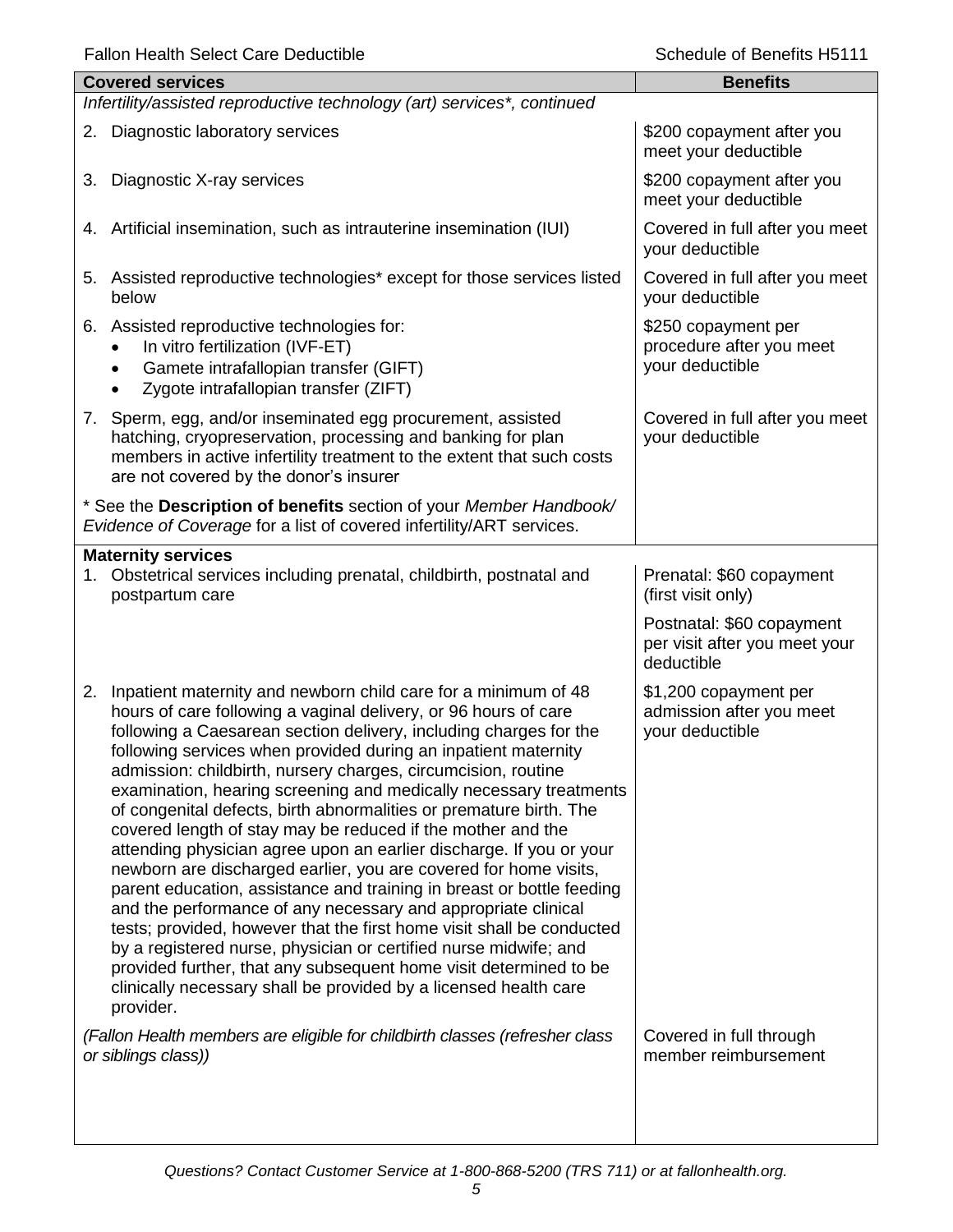| <b>Covered services</b>    |                                                                                                                                                                                                                                                                                                                                                                                         | <b>Benefits</b>                                            |  |  |
|----------------------------|-----------------------------------------------------------------------------------------------------------------------------------------------------------------------------------------------------------------------------------------------------------------------------------------------------------------------------------------------------------------------------------------|------------------------------------------------------------|--|--|
|                            | Mental health and substance use services                                                                                                                                                                                                                                                                                                                                                |                                                            |  |  |
| Inpatient services         |                                                                                                                                                                                                                                                                                                                                                                                         |                                                            |  |  |
| 1.                         | Prior authorization required<br>Inpatient hospital care for as many days as your condition requires,<br>including room and board and the services and supplies that would<br>ordinarily be furnished to you while you are an inpatient. These<br>include, but are not limited to, individual, family and group therapy,<br>pharmacological therapy, and diagnostic laboratory services. | Covered in full                                            |  |  |
|                            | Note: Prior authorization will not be required for behavioral health<br>inpatient admission immediately following an emergency room visit.                                                                                                                                                                                                                                              |                                                            |  |  |
|                            | <b>Intermediate services</b>                                                                                                                                                                                                                                                                                                                                                            |                                                            |  |  |
|                            | Prior authorization required<br>Intermediate services include but are not limited to:<br>1. Acute and other residential treatment-Mental health services<br>provided in a 24-hour setting therapeutic environments                                                                                                                                                                      | Covered in full                                            |  |  |
|                            | 2. Clinically managed detoxification services-24 hour, 7 days a week,<br>clinically managed de-tox services in a licensed non-hospital setting<br>that include 24 hour per day supervision                                                                                                                                                                                              | Covered in full                                            |  |  |
|                            | 3. Partial Hospitalization: Short-term day/evening mental health<br>programming available 5 to 7 days per week                                                                                                                                                                                                                                                                          | \$60 copayment per visit after<br>you meet your deductible |  |  |
|                            | 4. Intensive outpatient programs: Multimodal, inter-disciplinary,<br>structured behavioral health treatment provided 2-3 hours per day,<br>multiple days per week                                                                                                                                                                                                                       | \$60 copayment per visit after<br>you meet your deductible |  |  |
|                            | 5. Day treatment: Program encompasses some portion of the day or<br>week rather than a weekly visit                                                                                                                                                                                                                                                                                     | \$60 copayment per visit after<br>you meet your deductible |  |  |
|                            | 6. Crisis Stabilization: Short-term psychiatric treatment in a structured,<br>community based therapeutic environments                                                                                                                                                                                                                                                                  | \$60 copayment per visit after<br>you meet your deductible |  |  |
|                            | 7. In-home therapy services                                                                                                                                                                                                                                                                                                                                                             | \$60 copayment per visit after<br>you meet your deductible |  |  |
| $1_{\cdot}$                | Intermediate services for children and adolescents under the age of 19<br>Community-based acute treatment                                                                                                                                                                                                                                                                               | Covered in full                                            |  |  |
| 2.                         | Intensive community-based treatment                                                                                                                                                                                                                                                                                                                                                     | Covered in full                                            |  |  |
| 3.                         | <b>Intensive Care Coordination</b>                                                                                                                                                                                                                                                                                                                                                      | Covered in full                                            |  |  |
| 4.                         | Family Stabilization Team (also referred to as In-Home Therapy)                                                                                                                                                                                                                                                                                                                         | Covered in full                                            |  |  |
| 5.                         | In-home Behavioral Services                                                                                                                                                                                                                                                                                                                                                             | Covered in full                                            |  |  |
| 6.                         | Mobile Crisis Intervention (service available up to seven days). Prior<br>authorization not required.                                                                                                                                                                                                                                                                                   | Covered in full                                            |  |  |
|                            | 7. Family support and training                                                                                                                                                                                                                                                                                                                                                          | Covered in full                                            |  |  |
| 8.                         | Therapeutic mentoring services                                                                                                                                                                                                                                                                                                                                                          | Covered in full                                            |  |  |
| <b>Outpatient services</b> |                                                                                                                                                                                                                                                                                                                                                                                         |                                                            |  |  |
| 1.                         | Outpatient office visits, including individual, group or family therapy.                                                                                                                                                                                                                                                                                                                | \$60 copayment per visit after<br>you meet your deductible |  |  |
|                            | 2. Psychopharmacological services, such as visits with a physician to<br>review, monitor and adjust the levels of prescription medication to<br>treat a mental condition. Prior authorization required.                                                                                                                                                                                 | \$60 copayment per visit after<br>you meet your deductible |  |  |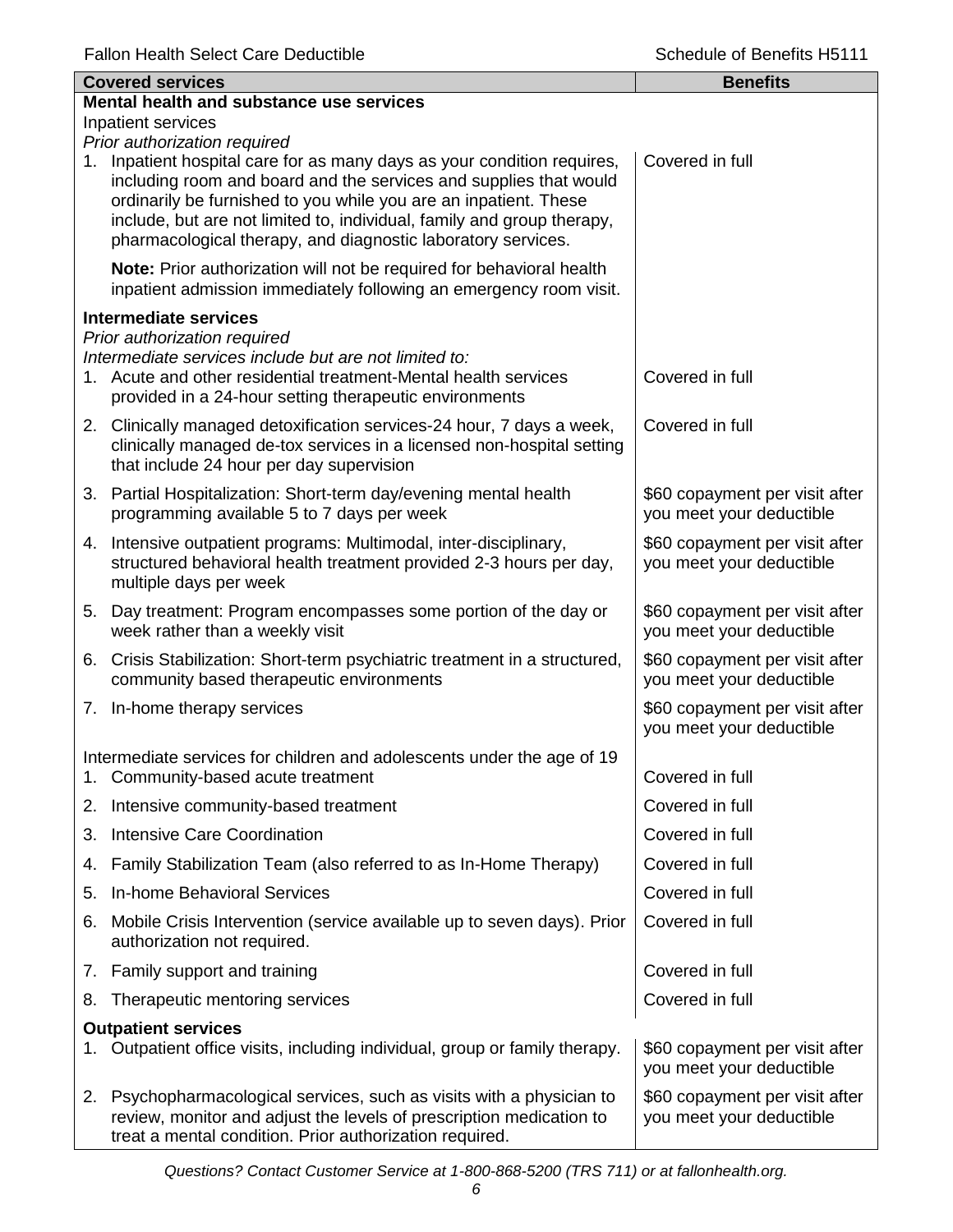| <b>Covered services</b>                                                                                                                                                                                                                                                                                                                                                                    | <b>Benefits</b>                                                                                             |  |  |
|--------------------------------------------------------------------------------------------------------------------------------------------------------------------------------------------------------------------------------------------------------------------------------------------------------------------------------------------------------------------------------------------|-------------------------------------------------------------------------------------------------------------|--|--|
| Mental health and substance use services, continued                                                                                                                                                                                                                                                                                                                                        |                                                                                                             |  |  |
| 3. Neuropsychological assessment services when medically<br>necessary. Prior authorization required.                                                                                                                                                                                                                                                                                       | \$60 copayment per visit after<br>you meet your deductible                                                  |  |  |
| Note: Effective for plan years beginning on or after October 1, 2015,<br>Massachusetts state law (Chapter 258 of the Acts of 2014) restricts the<br>circumstances in which insurers may require prior authorization for<br>substance use services. We will not require prior authorization for<br>substance use services in any circumstances where this is not allowed<br>by Chapter 258. |                                                                                                             |  |  |
| Office visits and outpatient services                                                                                                                                                                                                                                                                                                                                                      |                                                                                                             |  |  |
| 1. Office visits, to diagnose or treat an illness or an injury<br>Telehealth visits done via a secure, real time Telemedicine<br>$\bullet$<br>platform which is inclusive of both an audio and visual                                                                                                                                                                                      | \$60 copayment per visit with<br>a PCP and certain other<br>providers after you meet your<br>deductible     |  |  |
| component.                                                                                                                                                                                                                                                                                                                                                                                 | \$90 copayment per visit with<br>a specialist after you meet<br>your deductible                             |  |  |
| 2. A second opinion, upon your request, with another plan provider                                                                                                                                                                                                                                                                                                                         | \$60 copayment per visit with<br>a PCP and certain other<br>providers after you meet your<br>deductible     |  |  |
|                                                                                                                                                                                                                                                                                                                                                                                            | \$90 copayment per visit with<br>a specialist after you meet<br>your deductible                             |  |  |
| 3. Certain drugs covered under medical benefits, and that are ordered,<br>supplied and administered by a plan provider                                                                                                                                                                                                                                                                     | Covered in full after you meet<br>your deductible                                                           |  |  |
| 4. Allergy injections                                                                                                                                                                                                                                                                                                                                                                      | Covered in full                                                                                             |  |  |
| Radiation therapy and Chemotherapy<br>5.                                                                                                                                                                                                                                                                                                                                                   | Covered in full after you meet<br>your deductible                                                           |  |  |
| 6. Respiratory therapy                                                                                                                                                                                                                                                                                                                                                                     | Covered in full after you meet<br>your deductible                                                           |  |  |
| 7. Hormone replacement services in the doctor's office for<br>perimenopausal or postmenopausal women                                                                                                                                                                                                                                                                                       | \$60 copayment per visit after<br>you meet your deductible                                                  |  |  |
| 8. Diagnostic lab services ordered by a plan provider, in relation to a<br>covered office visit                                                                                                                                                                                                                                                                                            | \$200 copayment after you<br>meet your deductible                                                           |  |  |
| 9. Diagnostic X-ray services ordered by a plan provider, in relation to a<br>covered office visit                                                                                                                                                                                                                                                                                          | \$200 copayment after you<br>meet your deductible                                                           |  |  |
| 10. Other diagnostic services including but not limited to, EKG,<br>endoscopy, colonoscopy and ultrasound                                                                                                                                                                                                                                                                                  | Covered in full after you meet<br>your deductible                                                           |  |  |
| 11. High-tech imaging services, including but not limited to, MRI/MRA,<br>CT/CTA, PET scans and nuclear cardiology imaging. Limited to one<br>copayment per day when performed at the same facility for the<br>same diagnosis. (Prior authorization required.)                                                                                                                             | \$1,200 copayment per MRI,<br>CT, PET scan or nuclear<br>cardiology image after you<br>meet your deductible |  |  |
|                                                                                                                                                                                                                                                                                                                                                                                            |                                                                                                             |  |  |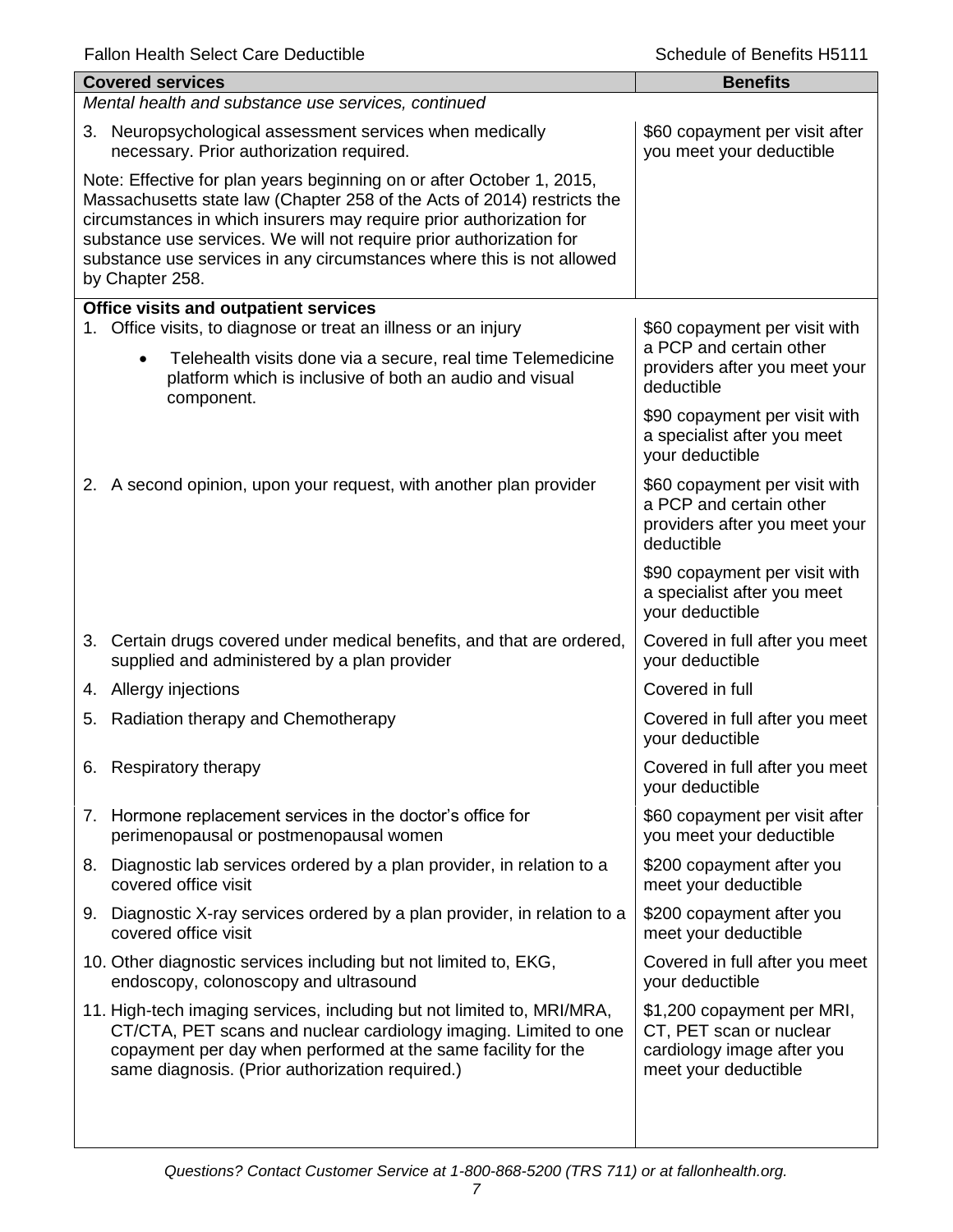| <b>Fallon Health Select Care Deductible</b> |  |  |
|---------------------------------------------|--|--|
|---------------------------------------------|--|--|

| <b>Fallon Health Select Care Deductible</b>                                                                                                                                                                                                                                        | Schedule of Benefits H5111                                                                                                                                  |  |  |
|------------------------------------------------------------------------------------------------------------------------------------------------------------------------------------------------------------------------------------------------------------------------------------|-------------------------------------------------------------------------------------------------------------------------------------------------------------|--|--|
| <b>Covered services</b>                                                                                                                                                                                                                                                            | <b>Benefits</b>                                                                                                                                             |  |  |
| Office visits and outpatient services, continued                                                                                                                                                                                                                                   |                                                                                                                                                             |  |  |
| 12. Chiropractic services for acute musculoskeletal conditions. The<br>condition must be new or an acute exacerbation of a previous<br>condition. Chiropractic services will be covered as medically<br>necessary.                                                                 | \$60 copayment per visit after<br>you meet your deductible                                                                                                  |  |  |
| Outpatient lab tests and x-rays<br>$\bullet$                                                                                                                                                                                                                                       | See Diagnostic lab, x-ray and<br>high-tech imaging services                                                                                                 |  |  |
| 13. Outpatient renal dialysis at a plan-designated center or continuous<br>ambulatory peritoneal dialysis                                                                                                                                                                          | Covered in full after you meet<br>your deductible                                                                                                           |  |  |
| 14. Diabetes outpatient self-management training and education,<br>including medical nutrition therapy, provided by a certified diabetes<br>health care provider                                                                                                                   | \$60 copayment per visit after<br>you meet your deductible                                                                                                  |  |  |
| 15. Laboratory tests necessary for the diagnosis or treatment of<br>diabetes, including glycosylated hemoglobin, or HbAlc, tests, and<br>urinary/protein/microalbumin and lipid profiles                                                                                           | \$200 copayment after you<br>meet your deductible                                                                                                           |  |  |
| 16. Medical social services provided to assist you in adjustment to your<br>or your family member's illness. This includes assessment,<br>counseling, consultation and assistance in accessing community<br>resources.                                                             | \$60 copayment per visit after<br>you meet your deductible                                                                                                  |  |  |
| 17. Outpatient surgery, anesthesia and the medically necessary<br>preoperative and postoperative care related to the surgery                                                                                                                                                       | \$1,200 copayment per<br>surgery after you meet your<br>deductible when provided in<br>a hospital outpatient, day<br>surgery or ambulatory care<br>facility |  |  |
| 18. Visit to a contracted limited service clinic. Services are provided for<br>a variety of common illnesses, including, but not limited to:<br>strep throat<br>ear, eyes, sinus, bladder and bronchial infections                                                                 | \$60 copayment per visit after<br>you meet your deductible                                                                                                  |  |  |
| minor skin conditions (e.g. sunburn, cold sores)                                                                                                                                                                                                                                   |                                                                                                                                                             |  |  |
| 19. Podiatry care<br>Outpatient lab tests and x-rays                                                                                                                                                                                                                               | See Diagnostic lab, x-ray and<br>imaging services                                                                                                           |  |  |
| Outpatient surgical services                                                                                                                                                                                                                                                       | See Outpatient surgery                                                                                                                                      |  |  |
| Outpatient medical care                                                                                                                                                                                                                                                            | See Office visits                                                                                                                                           |  |  |
| Oral surgery and related services<br>Referral and prior authorization required (except for extraction of impacted teeth or lingual frenectomy)<br>1. Removal or exposure of impacted teeth, including both hard and<br>soft tissue impactions, or an evaluation for this procedure | \$90 copayment per visit after<br>you meet your deductible                                                                                                  |  |  |
| 2. Surgical treatments of cysts, affecting the teeth or gums, that must<br>be rendered by a plan oral surgeon                                                                                                                                                                      | \$90 copayment per visit after<br>you meet your deductible                                                                                                  |  |  |
| Treatment of fractures of the jaw bone (mandible) or any facial bone<br>3.                                                                                                                                                                                                         | \$90 copayment per visit after<br>you meet your deductible                                                                                                  |  |  |
| 4. Evaluation and surgery for the treatment of temporomandibular joint<br>disorder when a medical condition is diagnosed, or for surgery                                                                                                                                           | \$90 copayment per visit after<br>you meet your deductible                                                                                                  |  |  |

related to the jaw or any structure connected to the jaw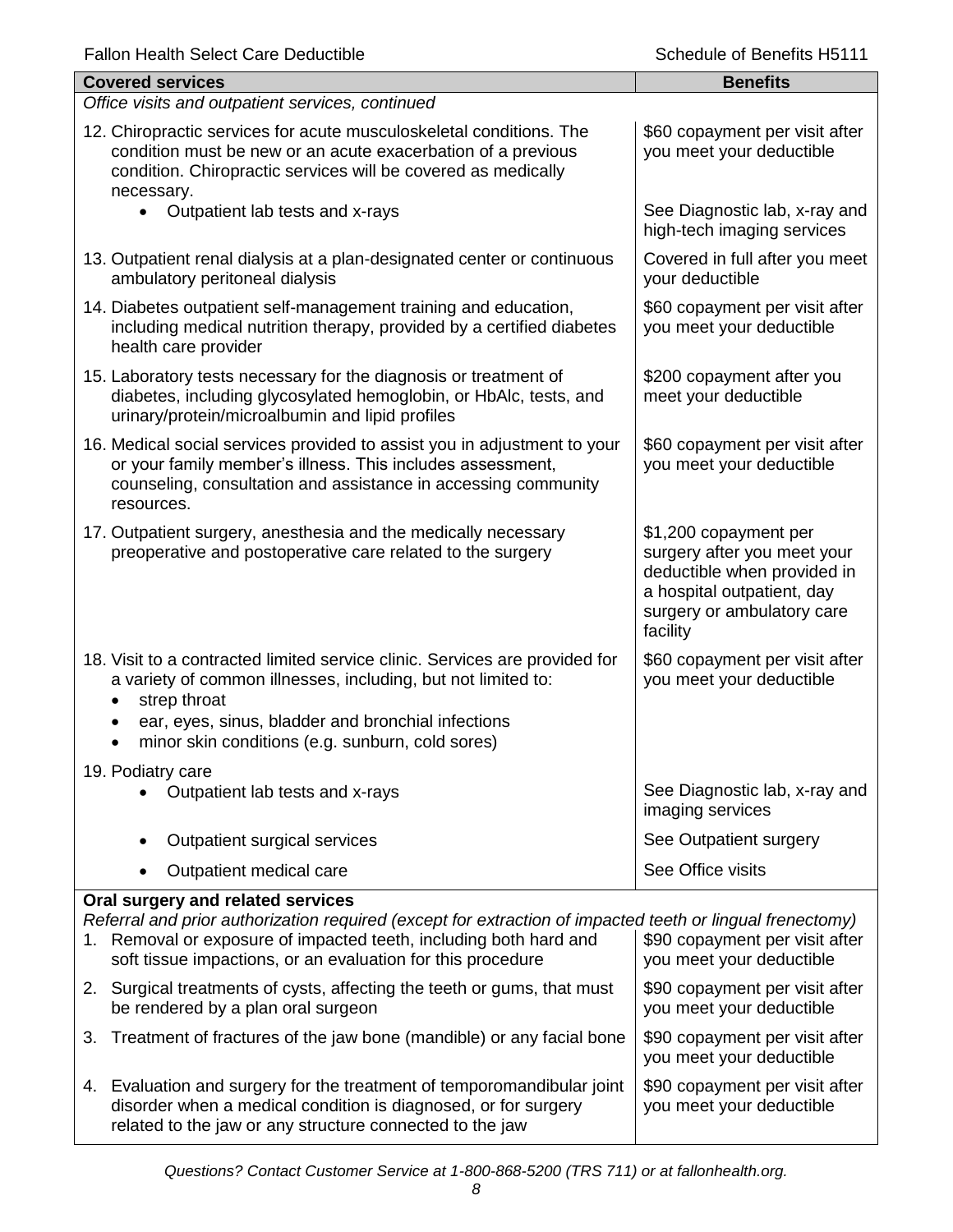| <b>Fallon Health Select Care Deductible</b>                                                                                                                                                                                                                                                    | Schedule of Benefits H5111                                                                              |
|------------------------------------------------------------------------------------------------------------------------------------------------------------------------------------------------------------------------------------------------------------------------------------------------|---------------------------------------------------------------------------------------------------------|
| <b>Covered services</b>                                                                                                                                                                                                                                                                        | <b>Benefits</b>                                                                                         |
| Oral surgery and related services, continued                                                                                                                                                                                                                                                   |                                                                                                         |
| 5. Extraction of teeth in preparation for radiation treatment of the head<br>or neck                                                                                                                                                                                                           | \$90 copayment per visit after<br>you meet your deductible                                              |
| 6. Surgical treatment related to cancer                                                                                                                                                                                                                                                        | \$90 copayment per visit after<br>you meet your deductible                                              |
| Emergency medical care, such as, to relieve pain and stop bleeding<br>7.<br>as a result of accidental injury to sound natural teeth or tissues,<br>when provided as soon as medically possible after the injury. This<br>does not include restorative or other dental services. No referral or | \$60 copayment per visit to a<br>physician's or dentist's office<br>after you meet your<br>deductible   |
| authorization is required. Go to the closest provider.                                                                                                                                                                                                                                         | \$1,200 copayment per visit to<br>an emergency room after you<br>meet your deductible                   |
| Note: These benefits are for oral surgery services in an office setting. Oral surgery services in a hospital<br>outpatient, day surgery or ambulatory care facility, or as an inpatient are covered in full after you meet<br>your deductible.                                                 |                                                                                                         |
| See Office visits and outpatient services for diagnostic lab and X-ray services.                                                                                                                                                                                                               |                                                                                                         |
| <b>Organ transplants</b>                                                                                                                                                                                                                                                                       |                                                                                                         |
| Referral and prior authorization required<br>1. Office visits related to the transplant                                                                                                                                                                                                        | \$60 copayment per visit with<br>a PCP and certain other<br>providers after you meet your<br>deductible |
|                                                                                                                                                                                                                                                                                                | \$90 copayment per visit with<br>a specialist after you meet<br>your deductible                         |
| 2. Inpatient hospital services, including room and board in a<br>semiprivate room and the services and supplies that would<br>ordinarily be furnished to you while you are an inpatient                                                                                                        | \$1,200 copayment per<br>admission after you meet<br>your deductible                                    |
| 3. Human leukocyte antigen (HLA) or histocompatability locus antigen<br>testing for A, B or DR antigens, or any combination thereof,<br>necessary to establish bone marrow transplant donor suitability of a<br>member                                                                         | \$200 copayment after you<br>meet your deductible                                                       |
| Pediatric dental services*<br>(for members under the age of 19)                                                                                                                                                                                                                                | See Addendum: Pediatric<br><b>Dental Services</b>                                                       |
| Pediatric vision services*<br>(for members under the age of 19)                                                                                                                                                                                                                                | See Addendum: Pediatric<br><b>Vision Services</b>                                                       |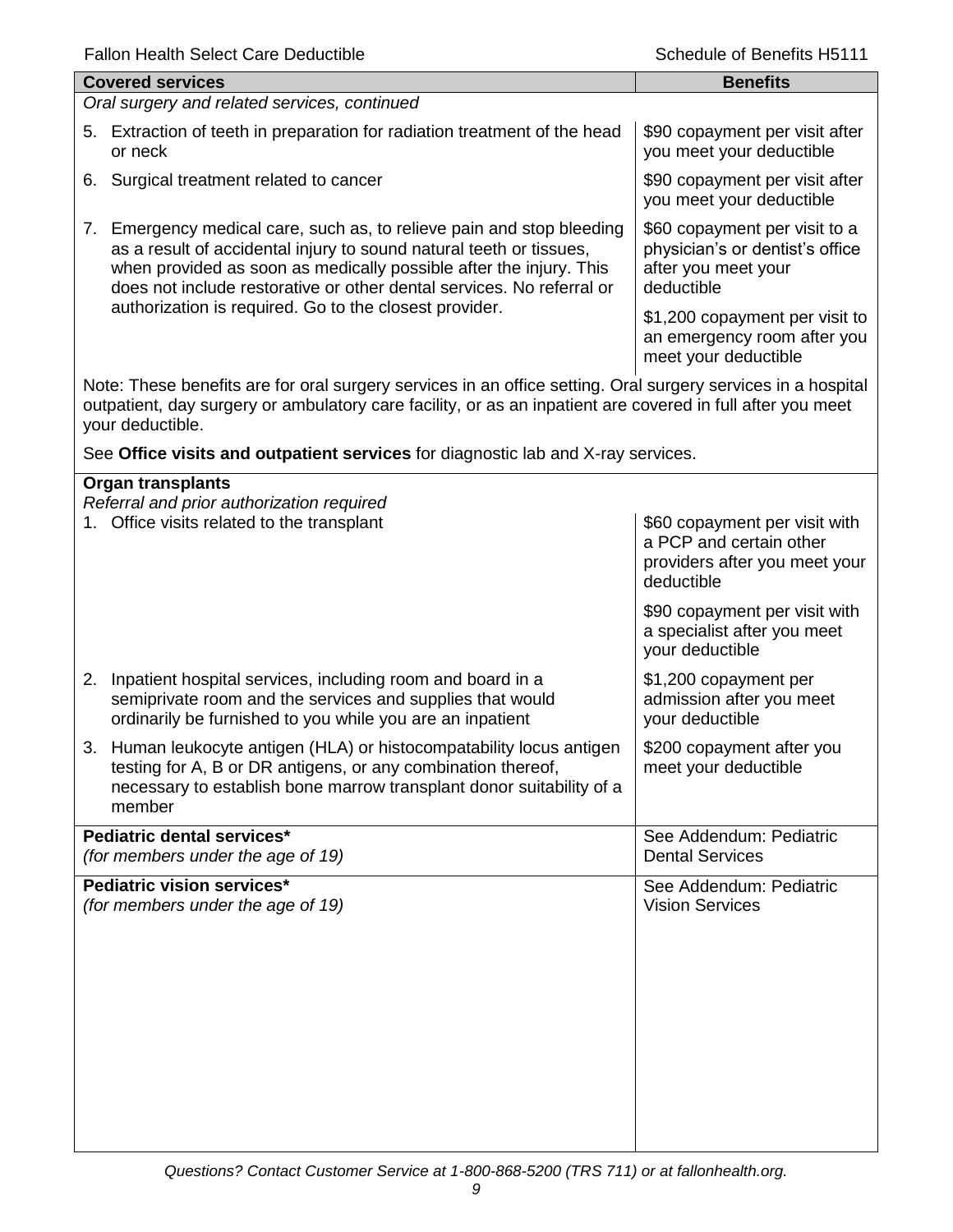| <b>Covered services</b>                                                                                                                                                                                                                                                                                                                                                                                                                                                           | <b>Benefits</b>                                                                                                                                              |
|-----------------------------------------------------------------------------------------------------------------------------------------------------------------------------------------------------------------------------------------------------------------------------------------------------------------------------------------------------------------------------------------------------------------------------------------------------------------------------------|--------------------------------------------------------------------------------------------------------------------------------------------------------------|
| <b>Prescription drugs</b>                                                                                                                                                                                                                                                                                                                                                                                                                                                         |                                                                                                                                                              |
| Covered prescription items:<br>• Prescription medication<br>Prescription contraceptive drugs and devices*<br>$\bullet$<br>Hormone replacement therapy for peri- and post-menopausal<br>$\bullet$<br>women<br>Injectable agents (self-administered**)                                                                                                                                                                                                                              | Network pharmacy:<br>Tier 1: \$30 copayment<br>Tier 2: \$60 copayment<br>Tier 3: \$100 copayment<br>Tier 4: \$250 copayment<br>for up to a 30-day supply     |
| Insulin<br>$\bullet$<br>Syringes (including insulin syringes) or needles when medically<br>necessary<br>Supplies for the treatment of diabetes, as required by state law,<br>including:<br>blood glucose monitoring strips<br>urine glucose strips<br>$\qquad \qquad -$<br>lancets<br>$\qquad \qquad -$<br>ketone strips<br>$\overline{\phantom{0}}$<br>Special medical formulas to treat certain metabolic disorders as<br>required by state law (prior authorization required). | Mail-order pharmacy:<br>Tier 1: \$60 copayment<br>Tier 2: \$120 copayment<br>Tier 3: \$200 copayment<br>Tier 4: \$750 copayment<br>for up to a 90-day supply |
| *Generic prescription contraceptive drugs and devices are covered in<br>full. Brand name prescription contraceptive drugs and devices with no<br>generic equivalent are covered in full (prior authorization required).                                                                                                                                                                                                                                                           |                                                                                                                                                              |
| ** Injectables administered in the doctor's office or under other<br>professional supervision are covered as a medical benefit.                                                                                                                                                                                                                                                                                                                                                   |                                                                                                                                                              |
| Orally administered anticancer medications used to kill or slow the<br>growth of cancerous cells                                                                                                                                                                                                                                                                                                                                                                                  | Covered in full                                                                                                                                              |
| Certain medications cannot be limited to a 30-day supply due to<br>manufacturer packaging, for example, a prefilled syringe. In these<br>cases, you will be charged the applicable copay/coinsurance based on<br>the actual day supply.                                                                                                                                                                                                                                           |                                                                                                                                                              |
| Note: Medical and surgical supplies obtained through a pharmacy may<br>have a drug prescription benefit cost-sharing applied.                                                                                                                                                                                                                                                                                                                                                     |                                                                                                                                                              |
|                                                                                                                                                                                                                                                                                                                                                                                                                                                                                   |                                                                                                                                                              |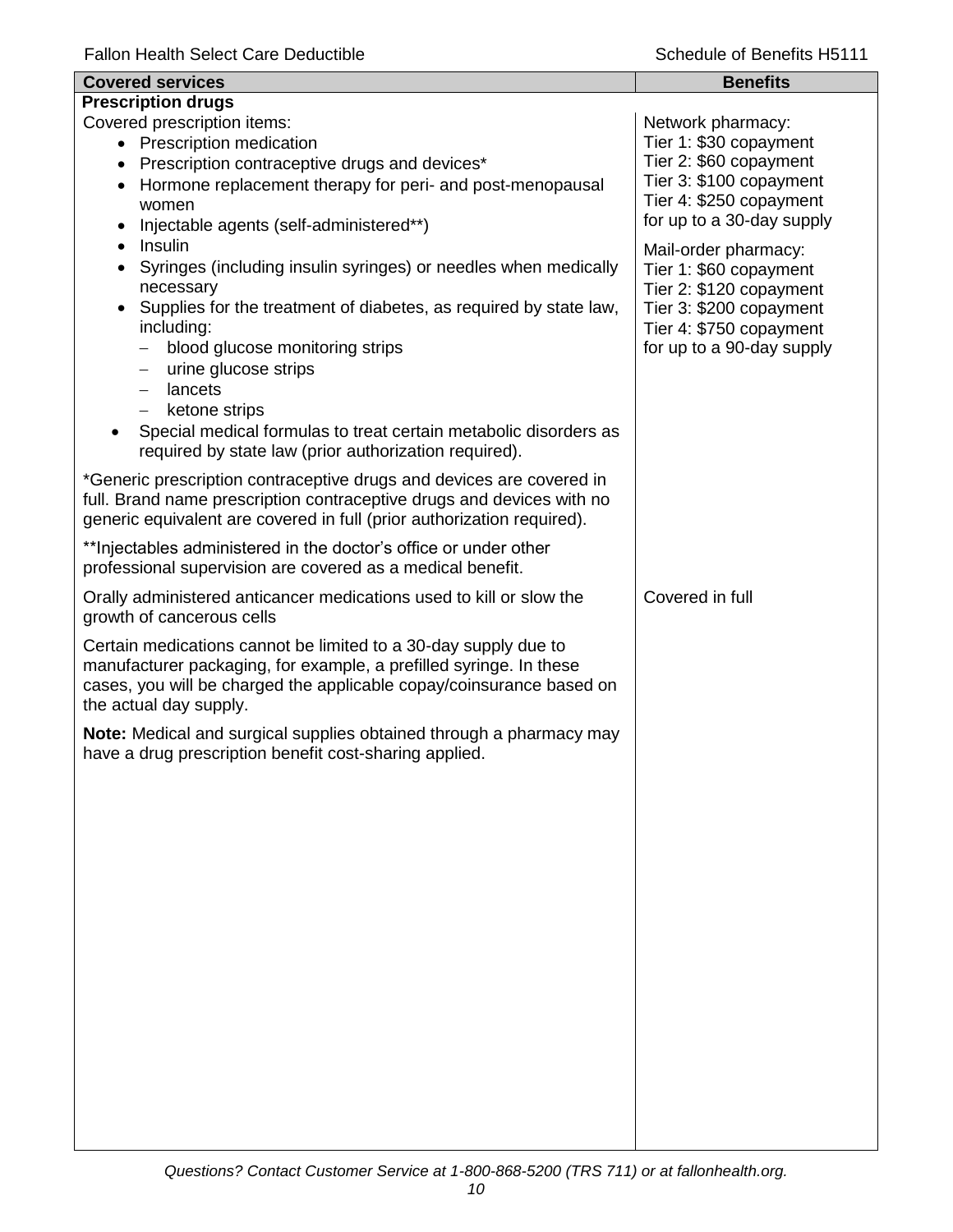| <b>Covered services</b> |                                                                                                                                                                                                                                                                                                                                                                                                                                                                                                      | <b>Benefits</b> |
|-------------------------|------------------------------------------------------------------------------------------------------------------------------------------------------------------------------------------------------------------------------------------------------------------------------------------------------------------------------------------------------------------------------------------------------------------------------------------------------------------------------------------------------|-----------------|
|                         | <b>Preventive care</b><br>1. Routine physical exams for the prevention and detection of disease                                                                                                                                                                                                                                                                                                                                                                                                      | Covered in full |
|                         | 2. Immunizations that are included on the formulary, that are for<br>covered medical benefits and that are ordered, supplied and<br>administered by a plan physician. If administered by a plan<br>specialist, you will generally need to obtain a referral to see the<br>specialist.                                                                                                                                                                                                                | Covered in full |
|                         | 3. A baseline mammogram for women age 35 to 40, and a yearly<br>mammogram for women age 40 and older                                                                                                                                                                                                                                                                                                                                                                                                 | Covered in full |
|                         | 4. Routine gynecological care services, including an annual Pap<br>smear (cytological screening) and pelvic exam                                                                                                                                                                                                                                                                                                                                                                                     | Covered in full |
|                         | 5. Routine eye exams, once in each 12-month period                                                                                                                                                                                                                                                                                                                                                                                                                                                   | Covered in full |
| 6.                      | Hearing and vision screening                                                                                                                                                                                                                                                                                                                                                                                                                                                                         | Covered in full |
|                         | 7. Well-child care and pediatric services, at least six times during the<br>child's first year after birth, at least three times during the next year,<br>then at least annually until the child's sixth birthday. This includes<br>the following services, as recommended by the physician and in<br>accordance with state law:<br>• physical examination<br>• history<br>measurements<br>sensory screening<br>$\bullet$<br>• neuropsychiatric evaluation<br>• development screening and assessment | Covered in full |
|                         | 8. Pediatric services including:<br>• appropriate immunizations<br>hereditary and metabolic screening at birth<br>• newborn hearing screening test performed before the newborn<br>infant is discharged from the hospital or birthing center<br>• tuberculin tests, hematocrit, hemoglobin, and other appropriate<br>blood tests and urinalysis<br>• lead screening                                                                                                                                  | Covered in full |
|                         | 9. Female consultations, examinations, procedures, contraceptive<br>devices, and medical services related to the use of all contraceptive<br>methods*                                                                                                                                                                                                                                                                                                                                                | Covered in full |
|                         | 10. Tobacco counseling sessions with your primary physician or other<br>provider designed to create a plan to stop smoking.                                                                                                                                                                                                                                                                                                                                                                          | Covered in full |
|                         | * Prescription contraceptive devices are covered under the prescription<br>drug benefit.                                                                                                                                                                                                                                                                                                                                                                                                             |                 |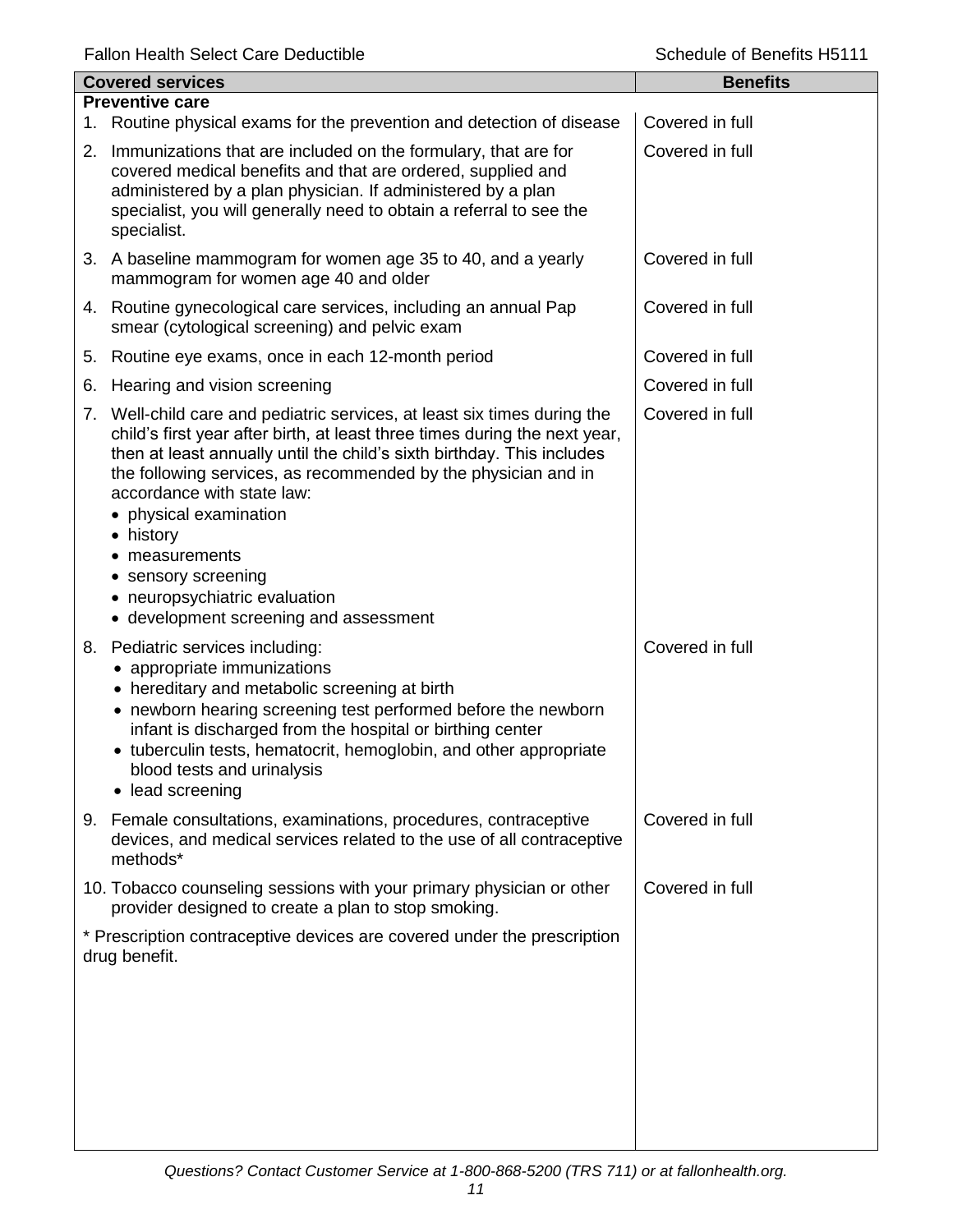|    | <b>Covered services</b>                                                                                                                                                                                                                                                                                                                                                                                                                            | <b>Benefits</b>                                                      |
|----|----------------------------------------------------------------------------------------------------------------------------------------------------------------------------------------------------------------------------------------------------------------------------------------------------------------------------------------------------------------------------------------------------------------------------------------------------|----------------------------------------------------------------------|
| 1. | <b>Reconstructive surgery</b><br>Referral and prior authorization required (unless provided by a Reliant<br>Medical Group specialist and you have a Reliant Medical Group PCP)<br>Inpatient hospital services including room and board in a<br>semiprivate room and the services and supplies that would<br>ordinarily be furnished to you while you are an inpatient, including<br>Massachusetts mandated services for cleft lip and cleft palate | \$1,200 copayment per<br>admission after you meet<br>your deductible |
|    | <b>Rehabilitation and habilitation services</b><br>Referral required                                                                                                                                                                                                                                                                                                                                                                               |                                                                      |
|    | 1. Physical and occupational therapy services are covered for up to 60<br>visits combined per benefit period when medically necessary with a<br>PCP referral. After 60 combined physical and occupational therapy<br>visits, prior authorization based on medical necessity is required for<br>additional visits.                                                                                                                                  | \$90 copayment per visit after<br>you meet your deductible           |
|    | 2. Medically necessary services for the diagnosis and treatment of<br>speech, hearing and language disorders when services are<br>provided by a plan provider who is a speech-language pathologist<br>or audiologist; and at a plan facility or a plan provider's office with a<br>PCP referral. After 30 speech therapy visits, prior authorization<br>based on medical necessity is required for additional visits.                              | \$90 copayment per visit after<br>you meet your deductible           |
|    | 3. Cardiac rehabilitation services to treat cardiovascular disease in<br>accordance with state law and Department of Public Health<br>regulations                                                                                                                                                                                                                                                                                                  | \$90 copayment per visit after<br>you meet your deductible           |
|    | 4. Medically necessary early intervention services delivered by a<br>certified early intervention specialist, according to operational<br>standards developed by the Department of Public Health, for<br>children from birth to their third birthday.                                                                                                                                                                                              | Covered in full                                                      |
|    | 5. Pulmonary rehabilitation services for chronic obstructive pulmonary<br>disease (COPD) are covered for up to two one-hour sessions per<br>day, for up to 36 lifetime sessions.                                                                                                                                                                                                                                                                   | Covered in full after you meet<br>your deductible                    |
| 1. | <b>Skilled nursing facility services</b><br>Referral and prior authorization required<br>Inpatient hospital services, for up to 100 days per benefit period<br>provided criteria is met, including room and board in a semiprivate<br>room and the services and supplies that would ordinarily be<br>furnished to you while you are an inpatient                                                                                                   | \$1,200 copayment per<br>admission after you meet<br>your deductible |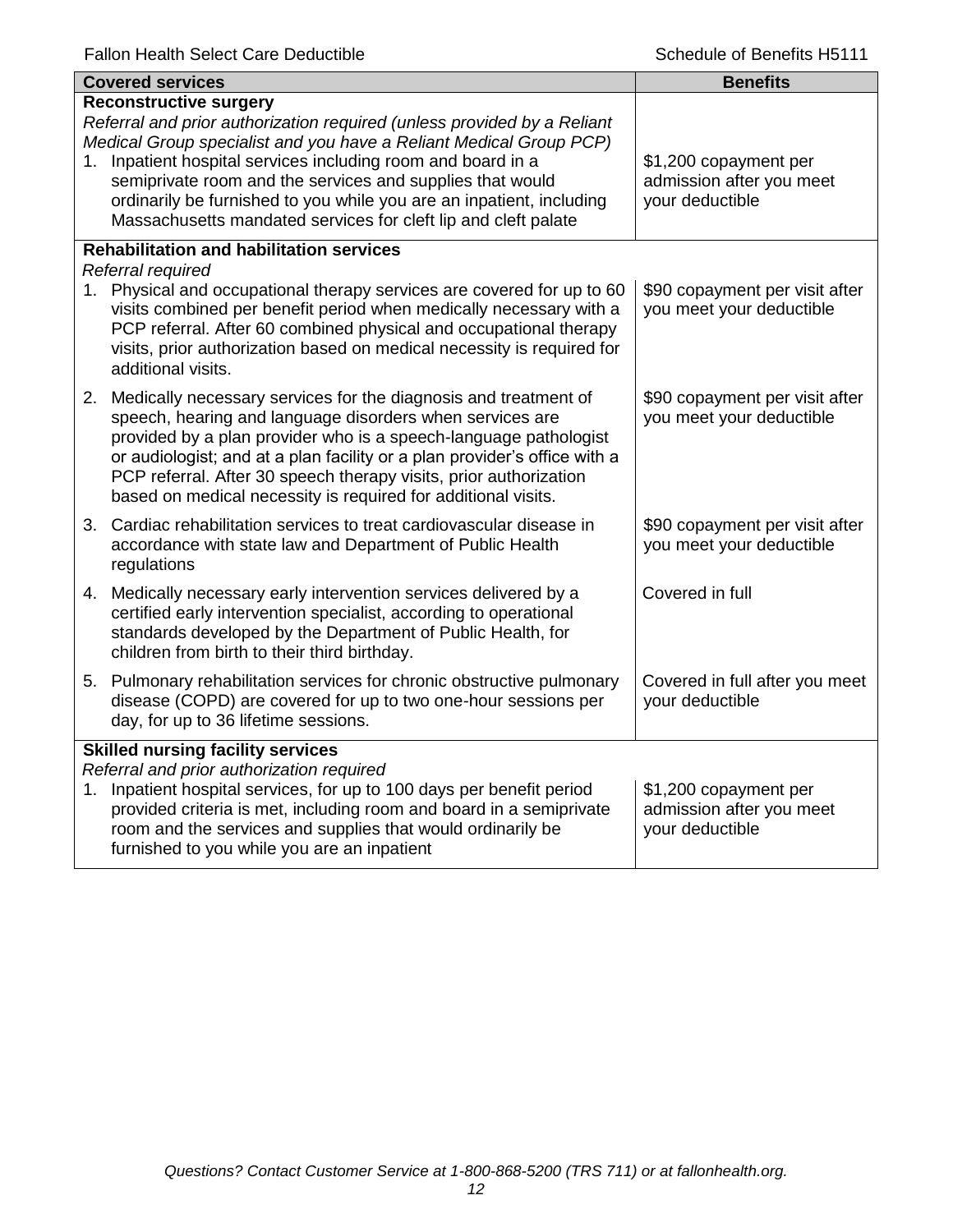# **Addendum Pediatric Dental Services**

#### *This addendum is part of your Member* Handbook/Evidence of Coverage.

This addendum provides you with the cost-sharing that you are responsible for when you get covered pediatric dental care from a plan dentist for members under the age of 19. For a list of plan dentists, go to fallonhealth.org or call Customer Service at 1-800-868-5200 (TRS 711).

#### **Preventive and Diagnostic Services**

|                                                                             | <b>Benefits</b> |
|-----------------------------------------------------------------------------|-----------------|
| <b>Preventive and Diagnostic Services</b>                                   |                 |
| Comprehensive Evaluation (once per lifetime per provider or location)<br>٠  |                 |
| Periodic Oral Exams (two per benefit period)<br>٠                           |                 |
| Limited oral evaluation (two per benefit period)<br>$\bullet$               |                 |
| Full mouth x-rays (once every 36 months per provider or location)           |                 |
| Panoramic x-rays (once every 36 months per provider or location)            |                 |
| Bitewing x-rays (two per benefit period)<br>٠                               | Covered in full |
| Single tooth x-rays (one per visit)                                         |                 |
| Teeth cleaning, including minor scaling procedures (two per benefit period) |                 |
| Fluoride Treatments (one per day per provider or location)<br>٠             |                 |
| Space maintainers                                                           |                 |
| Sealants (Please note: Sealants are not covered on previously restored      |                 |
| teeth) (Once every 36 months per provider or location)                      |                 |

## **Basic Covered Services**

|                                                                           | <b>Benefits</b> |
|---------------------------------------------------------------------------|-----------------|
| <b>Basic Covered Services</b>                                             |                 |
| Amalgam restorations (once per benefit period per tooth)                  |                 |
| Composite resin restorations (once per benefit period per tooth)          |                 |
| Recement crowns/onlays                                                    |                 |
| Rebase or reline dentures (once every 24 months)                          |                 |
| Root canals on permanent teeth (once per lifetime per tooth)              |                 |
| Prefabricated stainless steel crowns (once per lifetime per tooth)        |                 |
| Periodontal scaling and root planning (once every 36 months)              | 25% coinsurance |
| Simple extractions (once per lifetime per tooth, erupted or exposed root) |                 |
| Surgical extractions (once per lifetime per tooth)                        |                 |
| Vital pulpotomy                                                           |                 |
| Apeicocectomy                                                             |                 |
| Palliative care                                                           |                 |
| Anesthesia                                                                |                 |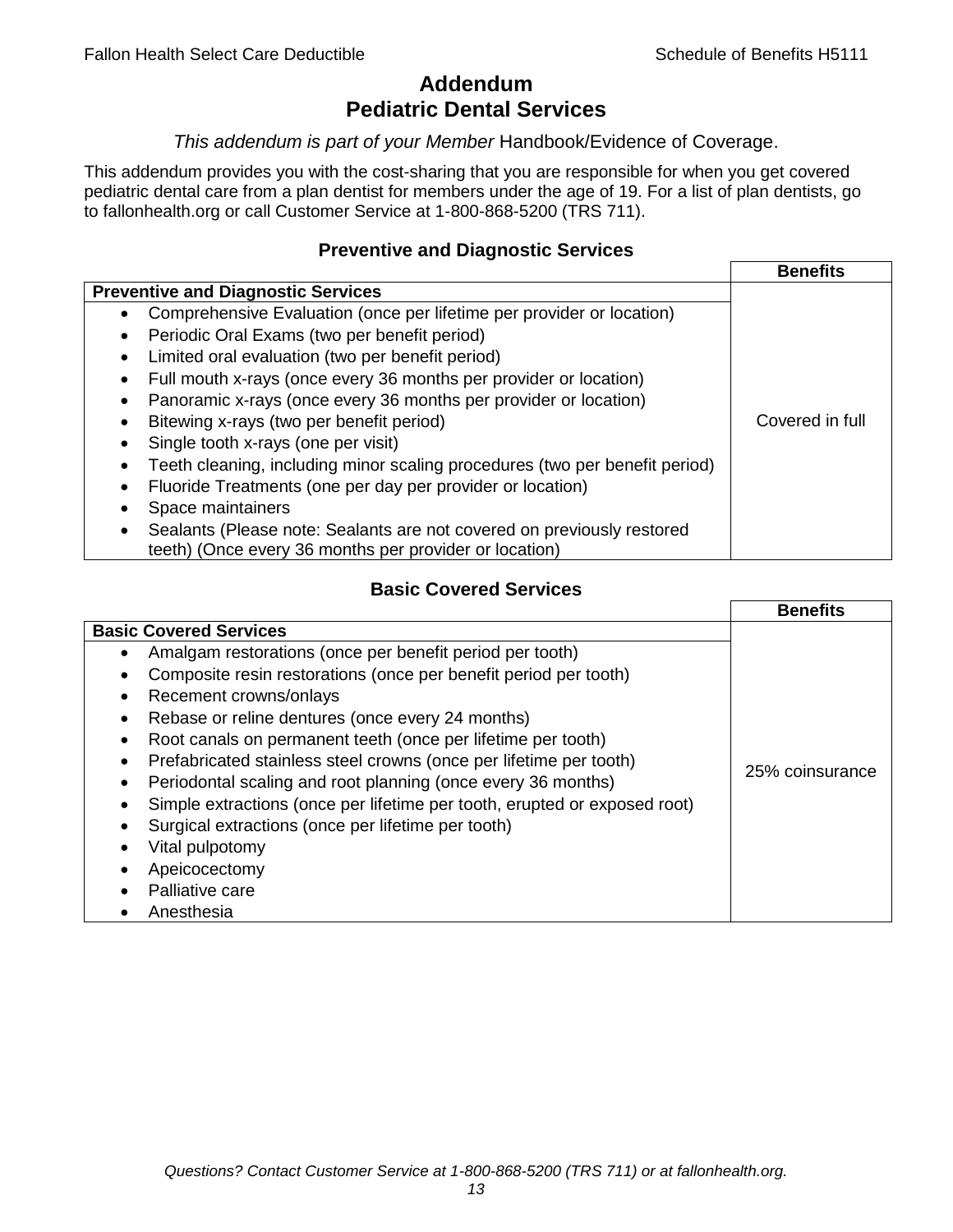## **Major Restorative Services**

|                                                                                                    | <b>Benefits</b> |
|----------------------------------------------------------------------------------------------------|-----------------|
| <b>Major Restorative Services</b>                                                                  |                 |
| • Crown, resin (once every 60 months per tooth)                                                    |                 |
| Porcelain/ceramic crowns (once every 60 months per tooth)<br>$\bullet$                             | 50% coinsurance |
| Porcelain fused to metal/mobile/high noble crowns (once every 60 months<br>$\bullet$<br>per tooth) |                 |
| Partial and complete dentures (once every 84 months)<br>$\bullet$                                  |                 |

## **Orthodontia**

|                                                                                                                                                               | <b>Benefits</b> |
|---------------------------------------------------------------------------------------------------------------------------------------------------------------|-----------------|
| Orthodontia                                                                                                                                                   |                 |
| Coverage is provided for services under the following conditions: only when<br>medically necessary; patient must have severe and handicapping malocclusion as | 50% coinsurance |
| defined by HLD index score of 28 and/or one or more auto qualifiers. Prior<br>authorization required.                                                         |                 |

## **Related exclusions**

1. Any service that is not listed in this addendum is not covered.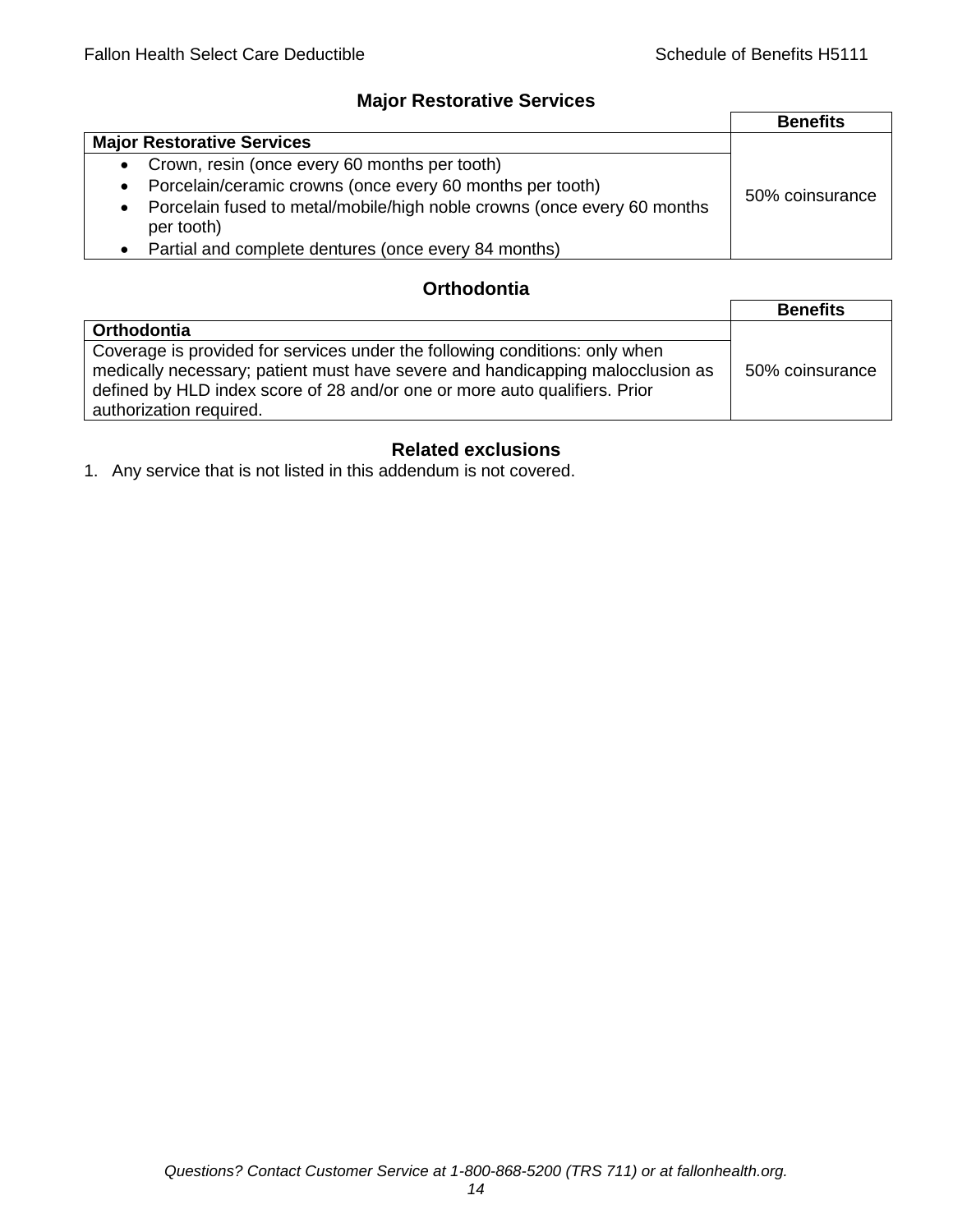## **Addendum Pediatric Vision Services**

#### This addendum is part of your *Member Handbook/Evidence of Coverage*.

This addendum provides you with the cost-sharing that you are responsible for when you get covered pediatric vision care from a plan vision provider for members under the age of 19. For more information about your eye and vision care benefits, including a list of plan vision providers, go to fallonhealth.org or call Customer Service at 1-800-868-5200 (TRS 711).

| Service                                                 | Member cost                         |
|---------------------------------------------------------|-------------------------------------|
| Eye exam                                                |                                     |
| Exam with dilation as necessary, once per calendar year | \$0                                 |
| <b>Frames</b>                                           |                                     |
| One designated set, once per calendar year              | \$0                                 |
| Lenses:                                                 |                                     |
| <b>Standard lenses</b>                                  |                                     |
| Single vision                                           | \$0                                 |
| <b>Bifocal</b>                                          | \$0                                 |
| <b>Trifocal</b>                                         | \$0                                 |
| Lenticular                                              | \$0                                 |
| Progressive lenses                                      |                                     |
| Standard                                                | \$0                                 |
| Premium                                                 | \$0 for first \$120 of retail cost, |
|                                                         | 80% of any additional retail cost.  |
| Lens options                                            |                                     |
| Choice of plastic or glass lenses                       | \$0                                 |
| UV treatment                                            | \$0                                 |
| Tint – includes fashion and gradient tinting, and       | \$0                                 |
| oversized and glass-grey #3 prescription sunglass       |                                     |
| lenses                                                  |                                     |
| Standard plastic scratch coating                        | \$0                                 |
| Standard polycarbonate (kids)                           | \$0                                 |
| Plastic photosensitive lenses                           | \$0                                 |
|                                                         |                                     |
| Other options:<br>Intermediate vision lenses            | \$0                                 |
| Standard anti-reflective                                | \$45                                |
| Photochromic plastic                                    | 80% of retail cost                  |
| <b>Blended segment lenses</b>                           | 80% of retail cost                  |
| <b>Polarized lenses</b>                                 | 80% of retail cost                  |
| Premium anti-reflective costing                         | 80% of retail cost                  |
| Ultra anti-reflective coating                           | 80% of retail cost                  |
| Hi-Index lenses                                         | 80% of retail cost                  |
| Other add-ons                                           | 80% of retail cost                  |
| Additional complete pairs of eyewear                    | 60% of retail                       |
|                                                         |                                     |
|                                                         |                                     |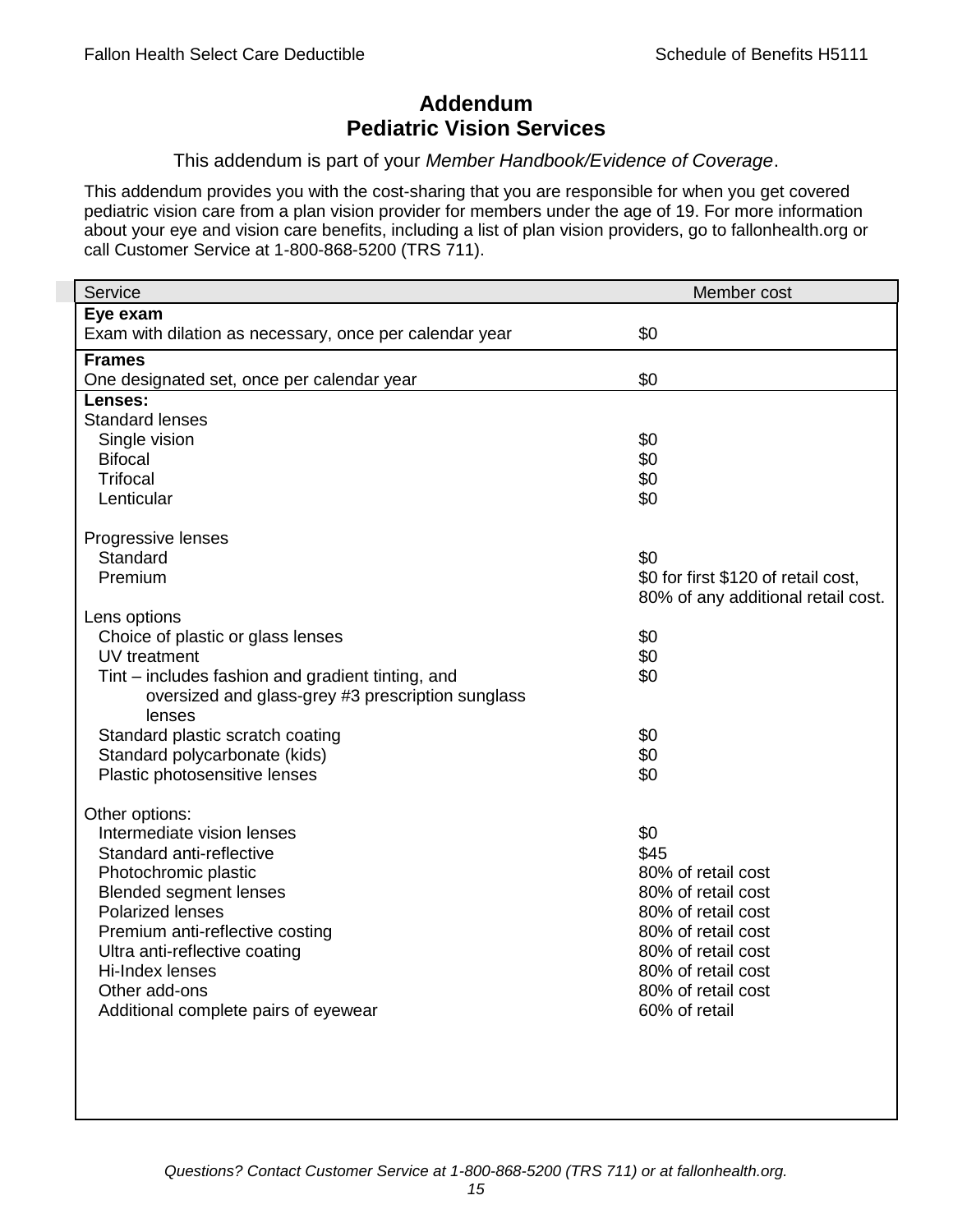| <b>Contact lenses</b><br>One pair of conventional contact lenses, in place of<br>eyeglass lenses                                                                                                                                                                                                                                  | \$0 for first \$150 of retail cost,<br>75% of any additional retail cost. |
|-----------------------------------------------------------------------------------------------------------------------------------------------------------------------------------------------------------------------------------------------------------------------------------------------------------------------------------|---------------------------------------------------------------------------|
| In place of a pair of conventional contact lenses, the<br>member may elect either of the following options:<br>Up to a 6 month supply of monthly or two-week<br>$\bullet$<br>single vision spherical or toric contact lenses<br>Up to a 3 month supply of daily disposable single<br>$\bullet$<br>vision spherical contact lenses |                                                                           |
| Standard contact lens fit and follow-up                                                                                                                                                                                                                                                                                           | Up to \$55<br>10% discount from retail price                              |
| Premium contact lens fit and follow-up                                                                                                                                                                                                                                                                                            | 85% of retail cost                                                        |
| Additional conventional contact lenses                                                                                                                                                                                                                                                                                            | \$0                                                                       |
| Medically necessary contact lenses, in place of other<br>eyewear                                                                                                                                                                                                                                                                  |                                                                           |
| Low vision services                                                                                                                                                                                                                                                                                                               | \$0                                                                       |
| •One comprehensive low vision evaluation, once<br>every five years, when medically necessary                                                                                                                                                                                                                                      | \$0                                                                       |
| • Follow-up care, four visits in any five year period,<br>when medically necessary<br>• Low vision aids, such as high-power spectacles,<br>magnifiers, and telescopes, once every 24<br>months, when medically necessary                                                                                                          | 25% of retail cost                                                        |
| Additional discounts on vision items are available; see<br>a plan provider or contact the plan for details.                                                                                                                                                                                                                       |                                                                           |

## **Related exclusions**

- 1. Orthoptic or vision training, subnormal vision aids and any associated supplemental testing; Aniseikonic lenses.
- 2. Medical and/or surgical treatment of the eye, eyes or supporting structures.
- 3. Any eye or vision examination, or any corrective eyewear required by a policyholder as a condition of employment; Safety eyewear.
- 4. Services provided as a result of any Workers' Compensation law, or similar legislation, or required by any governmental agency or program whether federal, state or subdivisions thereof.
- 5. Non-prescription lenses and/or contact lenses.
- 6. Non-prescription sunglasses.
- 7. Two pair of glasses in lieu of bifocals.
- 8. Services rendered after the date an insured person ceases to be covered under the policy, except when vision materials ordered before coverage ended are delivered, and the services rendered to the insured person are within 31 days from the date of such order.
- 9. Services or materials provided by any other group benefit plan providing vision care.
- 10. Lost or broken lenses, frames, glasses, or contact lenses will not be replaced except in the next benefit period when vision materials would become available.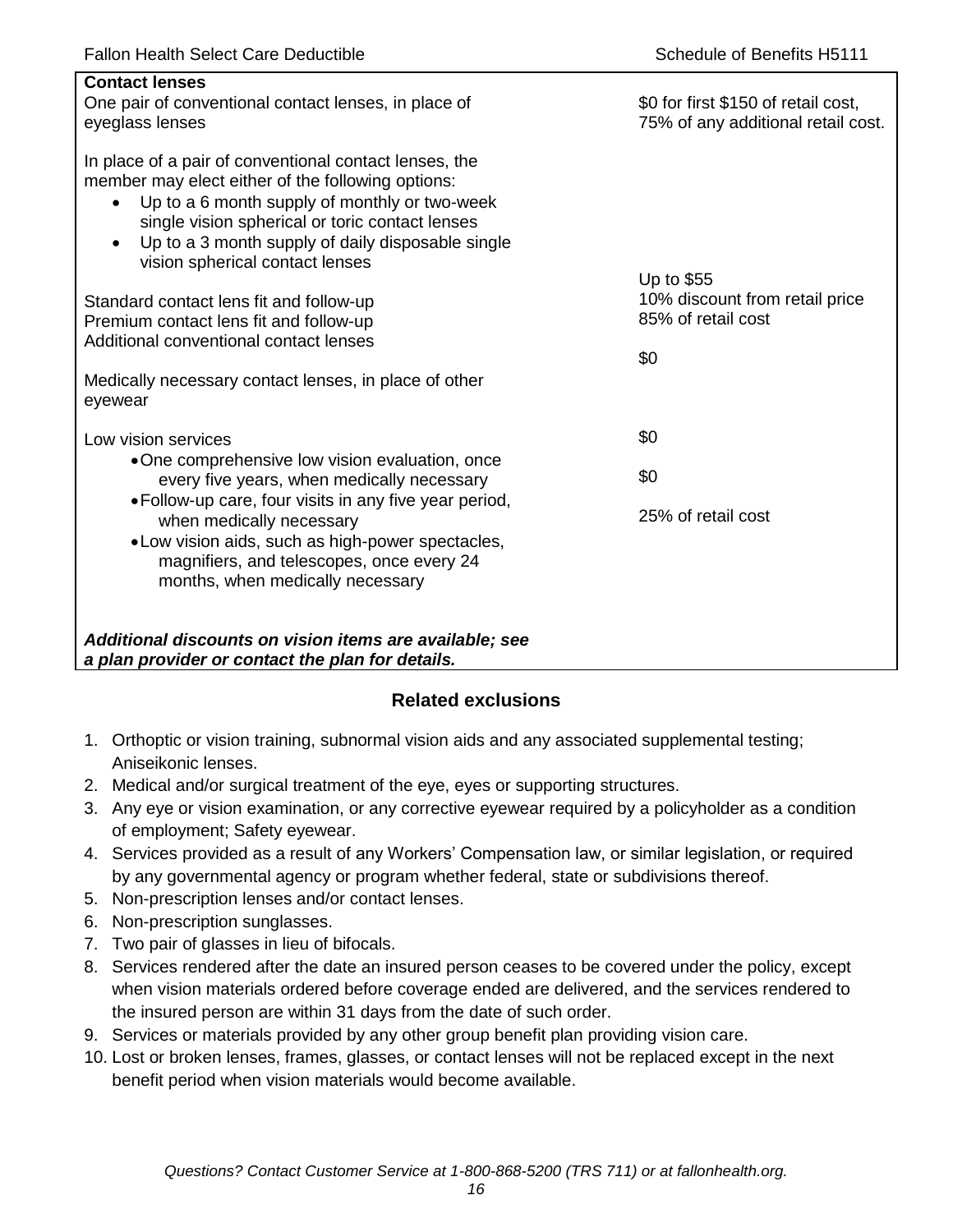# Notice of nondiscrimination

Fallon Health complies with applicable Federal civil rights laws and does not discriminate on the basis of race, color, national origin, age, disability or sex. Fallon does not exclude people or treat them differently because of race, color, national origin, age, disability or sex.

Fallon Health:

- Provides free aids and services to people with disabilities to communicate effectively with us, such as:
	- o Qualified sign language interpreters
	- $\circ$  Written information in other formats (large print, audio, accessible electronic formats, other formats)
- Provides free language services to people whose primary language is not English, such as:
	- o Qualified interpreters
	- o Information written in other languages

If you need these services, contact Customer Service at the phone number on the back of your member ID card, or by email at cs@fallonhealth.org.

If you believe that Fallon Health has failed to provide these services or discriminated in another way on the basis of race, color, national origin, age, disability or sex, you can file a grievance with:

Compliance Director Fallon Health 10 Chestnut St. Worcester, MA 01608

Phone: 1-508-368-9988 (TRS 711) Email: compliance@fallonhealth.org

You can file a grievance in person or by mail, fax or email. If you need help filing a grievance, the Compliance Director is available to help you.

You can also file a civil rights complaint with the U.S. Department of Health and Human Services, Office for Civil Rights, electronically through the Office for Civil Rights Complaint Portal, available at https://ocrportal.hhs.gov/ocr/portal/lobby.jsf, or by mail or phone at:

U.S. Department of Health and Human Services 200 Independence Avenue SW., Room 509F, HHH Building Washington, D.C., 20201

Phone: 1-800-368-1019 (TDD: 1-800-537-7697)

Complaint forms are available at http://www.hhs.gov/ocr/office/file/index.html.

16-735-009 Rev. 01 4/17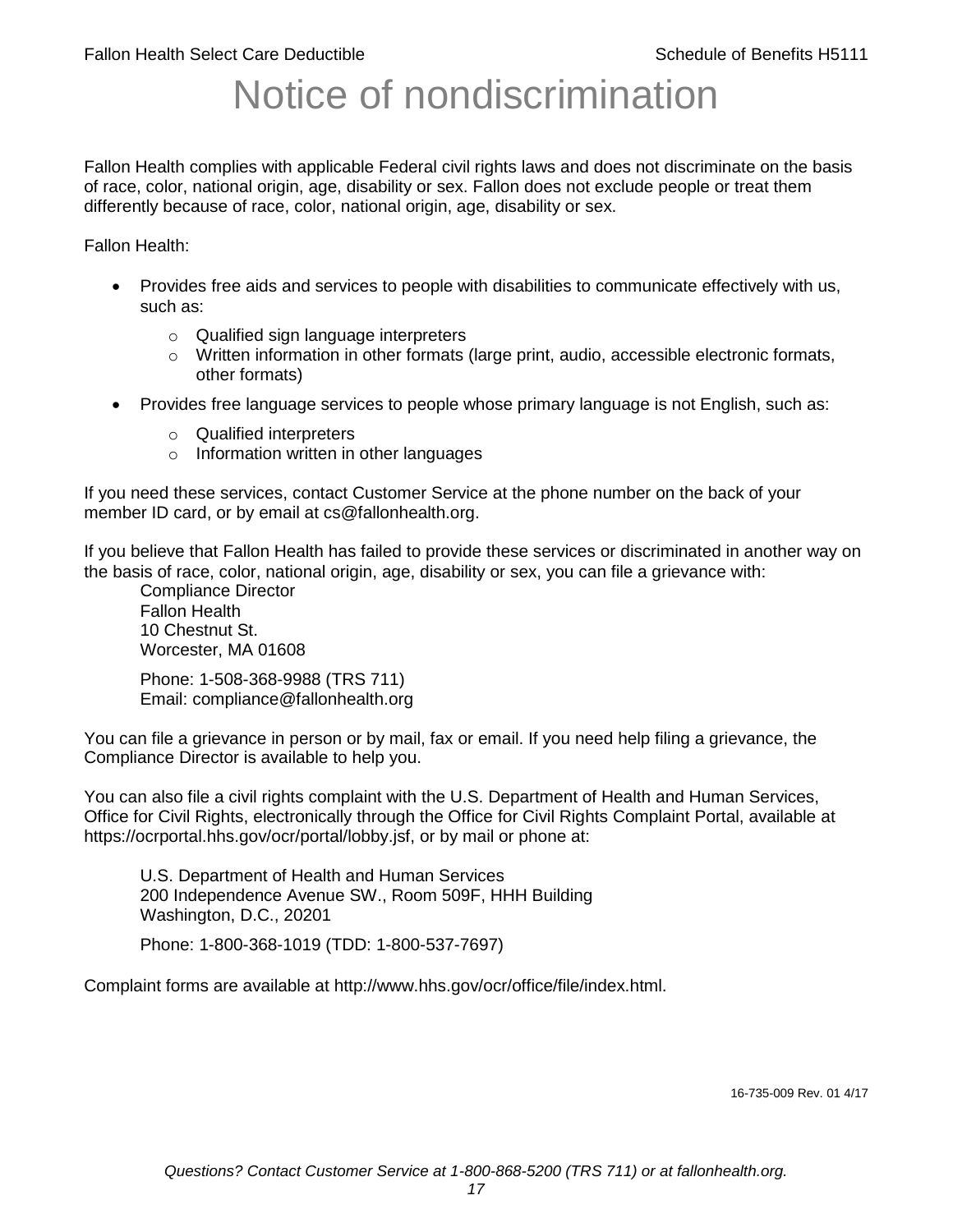# Important!

If you, or someone you're helping, has questions about Fallon Health, you have the right to get help and information in your language at no cost. To talk to an interpreter, call 1-800-868-5200.

#### **Spanish:**

Si usted, o alguien a quien usted está ayudando, tiene preguntas acerca de Fallon Health, tiene derecho a obtener ayuda e información en su idioma sin costo alguno. Para hablar con un intérprete, llame al 1-800-868-5200.

#### **Portuguese:**

Se você, ou alguém a quem você está ajudando, tem perguntas sobre o Fallon Health, você tem o direito de obter ajuda e informação em seu idioma e sem custos. Para falar com um intérprete, ligue para 1-800-868-5200.

#### **Chinese:**

如果您,或是您正在協助的對象,有關於[插入項目的名稱 Fallon Health 方面的問題, 您有權利免費以您的母語得到幫助和訊息。洽詢一位翻譯員, 請撥電話 [在此插入數字 1-800-868-5200.

#### **Haitian Creole:**

Si oumenm oswa yon moun w ap ede gen kesyon konsènan Fallon Health, se dwa w pou resevwa asistans ak enfòmasyon nan lang ou pale a, san ou pa gen pou peye pou sa. Pou pale avèk yon entèprèt, rele nan 1-800-868-5200.

#### **Vietnamese:**

Nếu quý vị, hay người mà quý vị đang giúp đỡ, có câu hỏi về Fallon Health, quý vị sẽ có quyền được giúp và có thêm thông tin bằng ngôn ngữ của mình miễn phí. Để nói chuyện với một thông dịch viên, xin gọi 1-800-868-5200.

#### **Russian:**

Если у вас или лица, которому вы помогаете, имеются вопросы по поводу Fallon Health, то вы имеете право на бесплатное получение помощи и информации на вашем языке. Для разговора с переводчиком позвоните по телефону 1-800-868-5200.

#### **Arabic:**

إن كان لديك أو لدى شخص تساعده أسئلة بخصوص Health Fallon، فلديك الحق في الحصول على المساعدة والمعلومات الضرورية بلغتك من دون اية تكلفة .للتحدث مع مترجم اتصل ب .1-800-868-5200

#### **Khmer/Cambodian:**

ប្រសិនបរើអ្នក ឬនរណាម្ននក់ដែលអ្នកកំពុងដែជយ ម្ននសំណួរអ្៎ពី Fallon Health រប, អ្នកម្ននសិេធិេ្រុលជំនួយនិងព័ែ៌ម្នន បៅកនុងភាសា ររស់អ្នក រោយម្ិនអ្ស់រ្ំ ក់ ។ ដររំម្ រនី ិយាយជាម្ួយអ្នក កែប្រ សូ ម្ 1-800-868-5200 ។